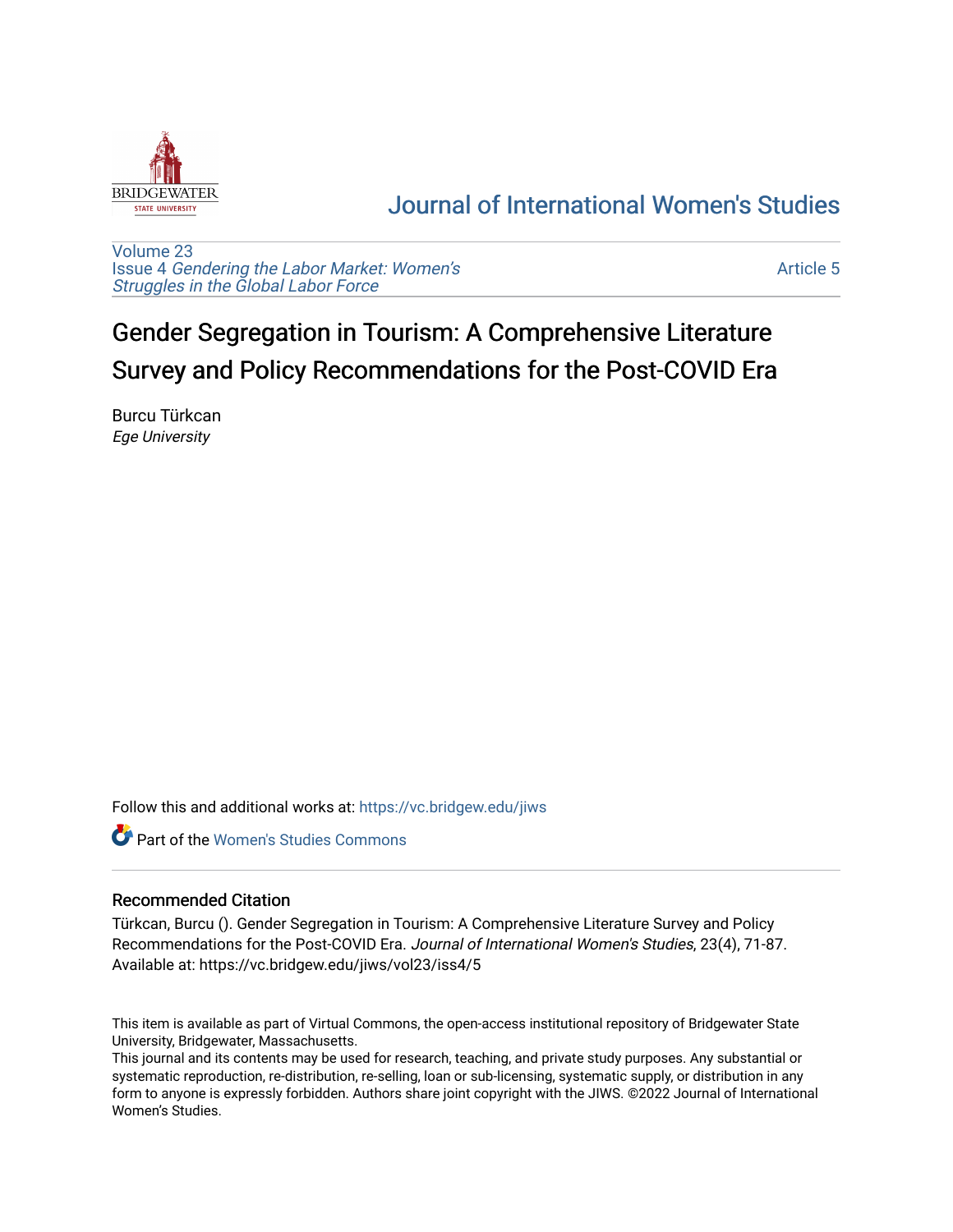## **Gender Segregation in Tourism: A Comprehensive Literature Survey and Policy Recommendations for the Post-COVID Era**

Burcu Türkcan *Ege University*

## **Recommended Citation**

Vishwakarma, A. (2022). Repression and Resistance: Negotiation between Motherhood and Labour Force by Igbo Women in the Nigerian Igbo Society through Emecheta's Select Narratives. *Journal of International Women's Studies*, xx(xx), xxx. Available at: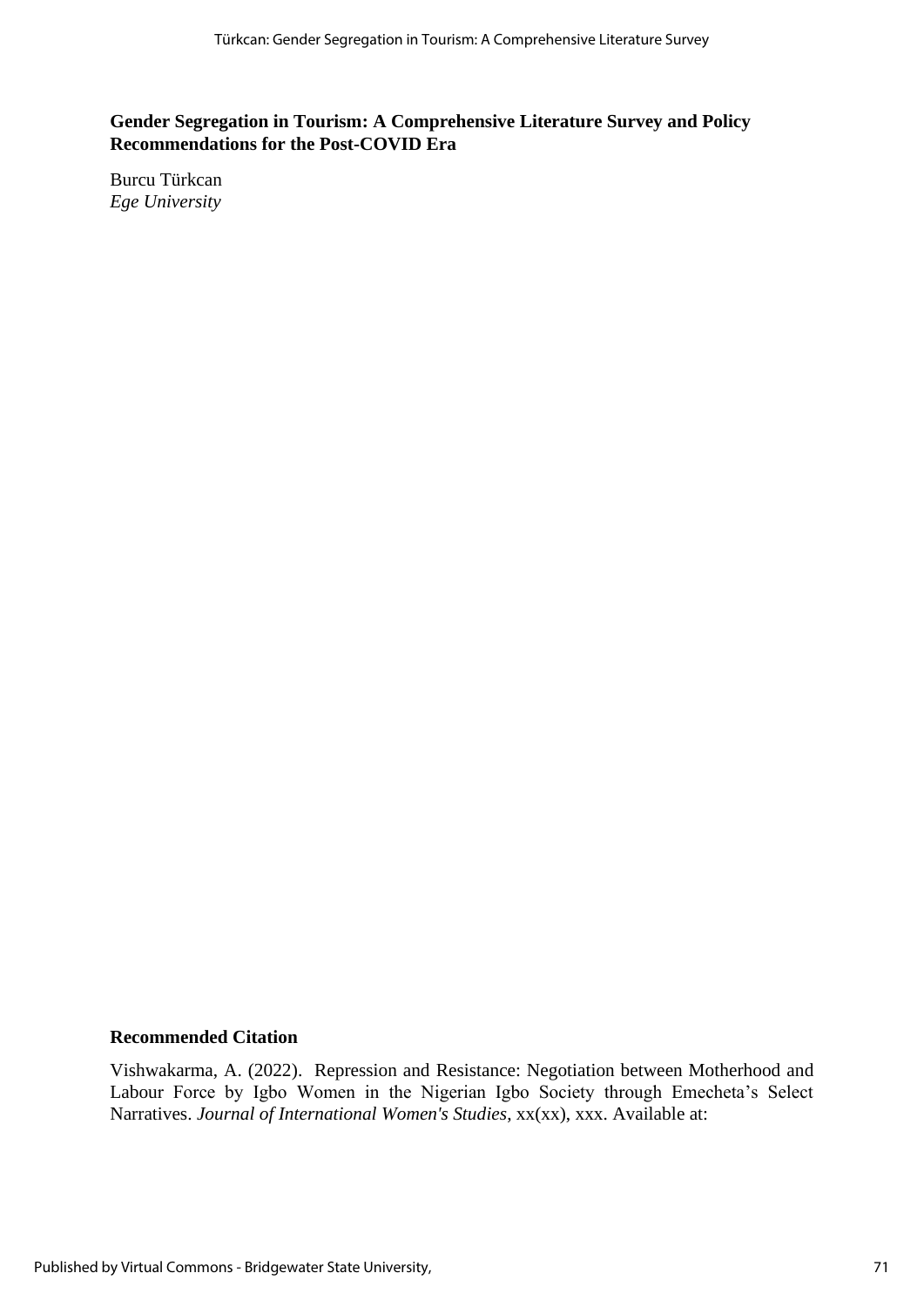## **Gender Segregation in Tourism: A Comprehensive Literature Survey and Policy Recommendations for the Post-COVID Era** Türkcan, Burcu<sup>1</sup>

#### **Abstract**

Gender segregation in the tourism industry is a critical issue from the lens of the sustainable development goals in the contemporary world. Although it's not an emerging phenomenon, COVID-19 pandemic has worsened the situation. In this context, this study has two main purposes. First, it intends to examine the gender segregation in the tourism labor force with a comprehensive literature survey. And second, it aims to develop policy implications for the post-COVID era. By means of these purposes, it's intended to fill the gap in the literature in the axis of post-COVID foresights and policy options. In this respect, after a detailed introduction, the first section is devoted to different dimensions of gender segregation in the tourism industry. Following this background, the second section is attributed to a comprehensive literature review. Then, the third section is assigned to policy implications for the post-COVID era. Lastly, the conclusion gives a synthesis for the gender segregation in tourism labor force and its near future.

*Keywords:* Gender segregation, tourism labor force, literature survey, COVID-19

#### **Introduction**

Women empowerment is an important indicator of sustainable development. Achieving gender equality by empowering all women and girls is one of the 17 Sustainable Development Goals (SDGs)<sup>2</sup>. In this respect, women's equal participation in decision making is crucial but UN observed that only 25.6% of national parliaments, 36.3% of local governments and 28.2% of managerial positions are represented by women as of 2021. Moreover, COVID-19 pandemic has adding to the burden of unpaid domestic and childcare work, and it has crowding women out of the labor force (UN, 2021: 36-37). Consequently, recent pandemic has made more critical the issue of gender segregation in labor force.

Women empowerment is important for the whole economy, but some sectors are more fragile especially in times of crises. The tourism industry has been one of such industries in the historical manner. Wars, natural disasters and economic crises have always directly affected this industry and women have always been in the focus of sectoral unemployment. Moreover, COVID-19 pandemic has been a brand-new global disaster for the tourism industry. National lockdowns and border bans caused sharp decline in international movement. Because of high volumes of COVID cases and quarantine implementations have caused people to stay at their homes and not to visit touristic places. Moreover, some tourism activities and places have become dangerous for public health and hence sectoral lockdowns have also been implemented in many countries during 2020. As a result of all these developments, global economy has dragged into a new global economic crisis. OECD declared that global economy experienced 4.2% contraction in global real GDP at the end of 2020. And this contraction has mainly arisen from the declines in trade and tourism activities (OECD, 2020:13). Number of international tourists fell by approximately 75% during 2020 and this rate caused 10 times higher decline in

<sup>&</sup>lt;sup>1</sup> Assoc, Prof. Ege University Faculty of Economics and Administrative Sciences Department of Economics, Izmir TURKEY. E-mail: [burcu.turkcan@ege.edu.tr,](mailto:burcu.turkcan@ege.edu.tr) ORCID: 0000-0002-7494-5897.

<sup>2</sup> For detailed information please visit: https://sdgs.un.org/goals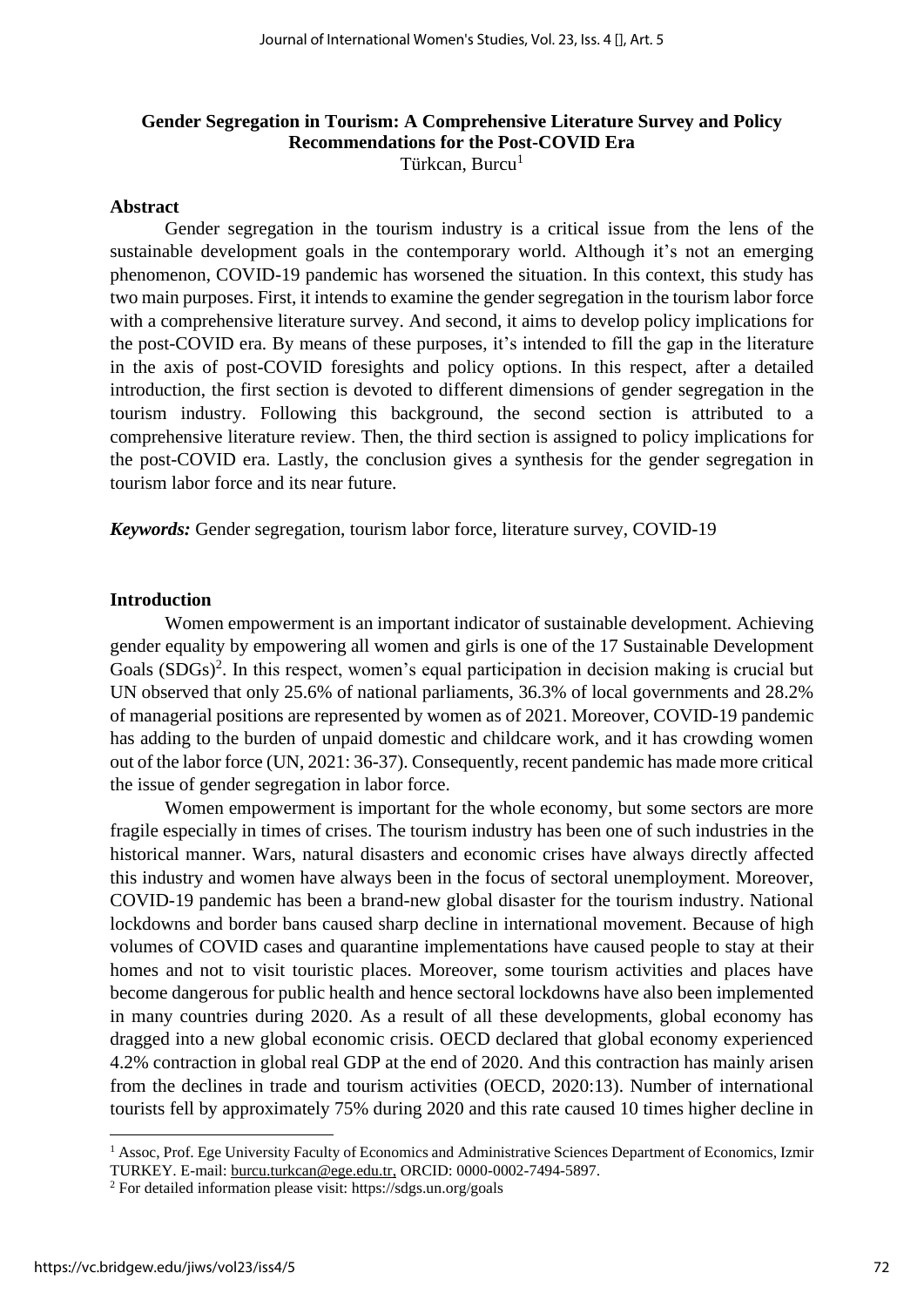tourism revenues than as in 2009. This indicator proved that COVID-19 pandemic pushed the industry into a worse situation than in global financial crisis. UNWTO underlined that this decline in tourist arrivals set back the industry to 30 years ago (UNWTO, 2020: 1-3). This sharp decline in the tourism industry also caused a sharp decline in sectoral employment. WTTC estimates that approximately 200 million jobs have been lost in the tourism industry during 2020 (WTTC, 2020a). What is more critical is that unemployment rates have been experienced higher in women than in men. Female labor force has been affected more in pandemic and this situation seems critical from the lens of women empowerment sustainability. In this context, this study has two main purposes. Firstly, it intends to examine the gender segregation in tourism labor force with the help of the existing literature. And secondly, it aims to enhance policy implications for the post-COVID era. Comprehensive literature survey exhibits that gender discrimination in the tourism industry has been discussed since the emergence of SDGs but there are only few studies following COVID-19 pandemic. Consequently, it's intended to fill the gap in the literature in the axis of post-COVID foresights and policy options, by this study. In this manner, after a detailed introduction, the first section is devoted to different dimensions of gender segregation in tourism industry. Following this conceptual and theoretical background, the second section is attributed to a comprehensive literature survey. Then, the third section is assigned to policy implications for the post-COVID era. Lastly, the conclusion gives an insight for the gender segregation in tourism labor force and its near future.

#### **Different dimensions of gender segregation in tourism labor force**

Gender segregation has been a fundamental socio-economic problem for all societies. In historical manner, women have always faced with gender discrimination at both home and work. Until the world wars, women have been perceived as the ones who cook for their families, take care children and make housework. However, as men have gone to wars to defend their homelands, women have begun to take their places to sustain the production. Married women were even more than single women in paid jobs (Marcellus, 2006). These developments have proved that women could take active roles in job markets –even if they have families with children. This reality has resulted in the rise of women's rights and  $20<sup>th</sup>$  century has witnessed the adoption of these rights in many countries accordingly. However,  $21<sup>st</sup>$  century has witnessing another notion about gender segregation. Giving right to vote and stand for election, increasing educational and occupational opportunities for women have not been enough for gender equality. Patriarchy is still prevalent in current world and this threaten the enhancement and sustainability of gender equality. Labor markets and public administrations are still dominated by men, and women are still perceived as ones who are primarily responsible for childcare and housework (Lerner, 1986: 16). In this manner, UN has adopted Sustainable Development Goal 5 (SDG-5) to provide the gender equality. SDG-5 has been attributed to achieving gender equality and empowering all women and girls. Increasing women's equal participation in decision making, decreasing the rate of violence against women, decreasing the rate of child marriages, and enhancing job opportunities for women are the main working areas of UN at global scale for this SDG. However, UN (2021) underlined that COVID-19 pandemic has affected badly gender equality targets. Childcare and housework responsibilities of working women increased and hence working hours of women decreased more than men. Moreover, female unemployment rates have increased more than male unemployment rates in several countries (Collins et al., 2020; Hipp & Bunning, 2020).

In this respect, it seems important to understand the roots of gender segregation by examining its different dimensions. Gender segregation as a fact, is separated to vertical gender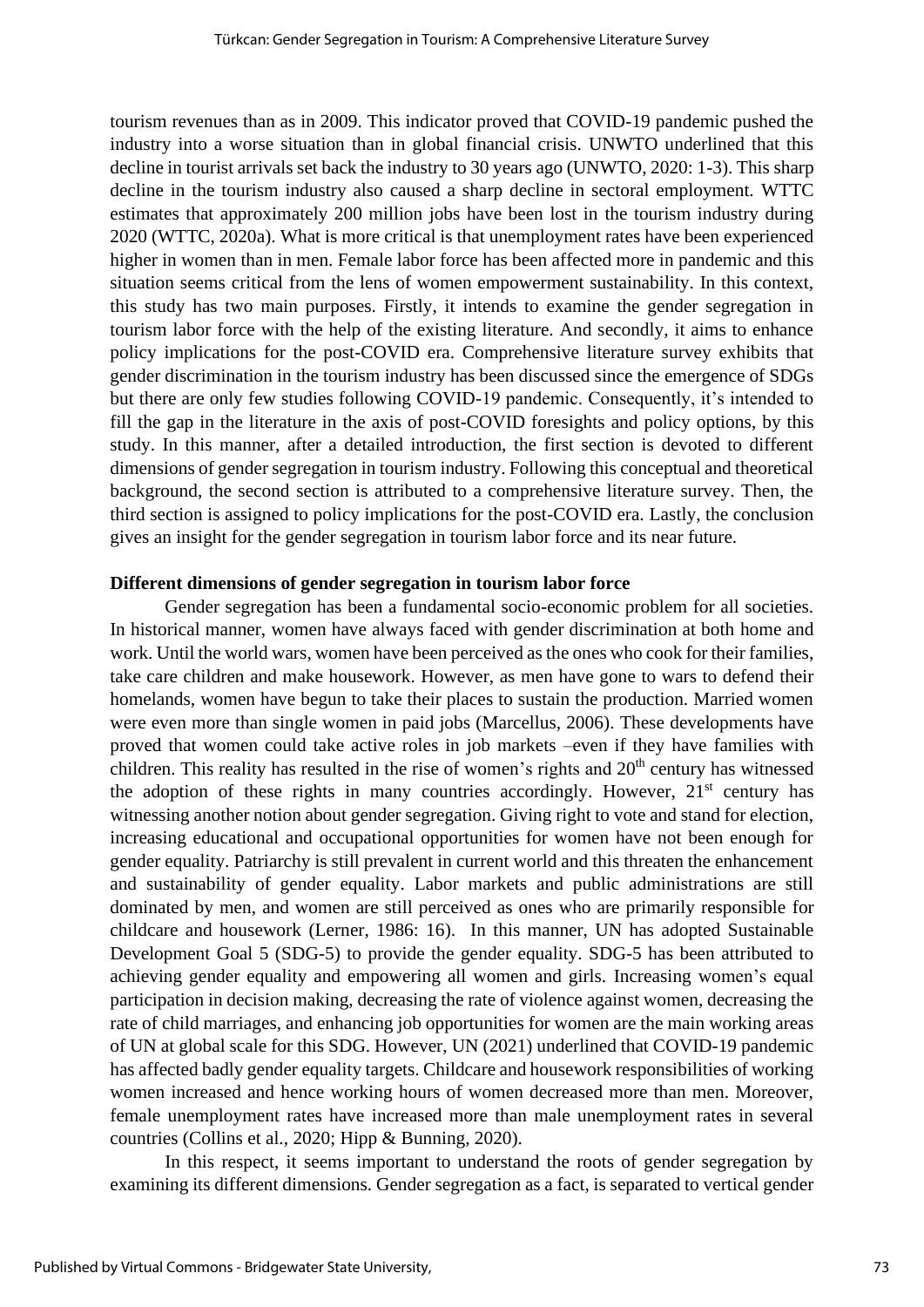segregation and horizontal gender segregation. Horizontal segregation is about the measurement of discrimination between different sexes. It can be said that it's directly related with the perception and freedom of different genders. Measuring the horizontal segregation is not an easy phenomenon. It's generally perceived through equal job opportunities for the equally educated candidates from different sexes. Glass ceiling and wage and pay gaps are main examples of such segregation. However, vertical segregation is about the measurement of occupational inequality. This type of segregation is observed through pay and social stratification (Jarman et al., 2012: 1003-1008). Female labor force participation rate, female unemployment rate, wage inequality index, gender inequality index are some indicators to measure vertical segregation in labor markets. Index of Dissimilarity and Marginal Matching are also widely known but discussable indicators for gender segregation (Blackburn & Jarman, 2006: 293 – 294). In this respect, examining the labor markets from the lens of labor force participations, wage gaps and glass ceiling realizations are three basic ways to understand the development and volume of gender segregation in both economy and society.

The nexus between tourism and gender segregation is an important and unfortunately underestimated phenomenon. As it's underlined before, the tourism industry is a critical sector for the whole economy. Tourism-led Growth Hypothesis has been adopted in the context of Export-led Growth Hypothesis in the economics literature. In this approach, tourism contributes to the economic growth process by creating jobs and income. Its potential to earn foreign currency is especially critical for balance of payments accounts of countries (Brida et al, 2008). Consequently, many countries today, invest in the tourism industry to be able to promote their growth processes. Just before the pandemic, the tourism industry created more than 300 million jobs and approximately 9 trillion US dollars GDP at the worldwide in 2019 (WTTC, 2020a). The tourism industry is also important for the female labor force. UNWTO (2021) underlines that 54% of tourism labor force has been constituted by women, just before the pandemic. However, UNWTO also underlines that pandemic has affected women much more than men in this industry. Feedbacks about gender discrimination in tourism labor force come from different sources but most of the countries do not release comparable data about this fact. Only few countries publish data on gender discrimination in labor force by their Tourism Satellite Accounts (TSA). TSA has firstly been introduced by UNWTO, OECD, Eurostat and UN Statistical Bureau as a joint project in 2009. The main purpose was to construct a global standard statistical data publication. However, today only too few countries publish TSAs and even most of them do not release gender data in tourism labor force. Australia is the unique country publishing recent and regular gender based TSA data. It's observed from the data set that the rate of women who lost their jobs in tourism was 15.4% while men's rate was only 10.2% in the first three quarters of 2020 in Australia. Moreover, full time job losses of women (16.4%) were observed higher than part time job losses (14.4%). Although post-pandemic data sets do not show the gender based situation in detail yet, studies on this fact comes from international institutions. MBS Intelligence, PWC & WIHTL published a report on the impacts of COVID-19 on gender, race and ethnicity in the tourism industry in 2020. Report includes expert views and case studies about the impact of pandemic on tourism female labor force. It underlines that female tourism labor force has been affected more than male tourism labor force during pandemic. Also it emphasizes that this negative impact seems to be long-lasting for the female labor force.

Gender segregation in tourism labor force is not a new phenomenon but it seems underestimated in the literature. The issue has been started to be discussed in 1990s in the literature and there are still not too much studies about this critical discussion area. Actually,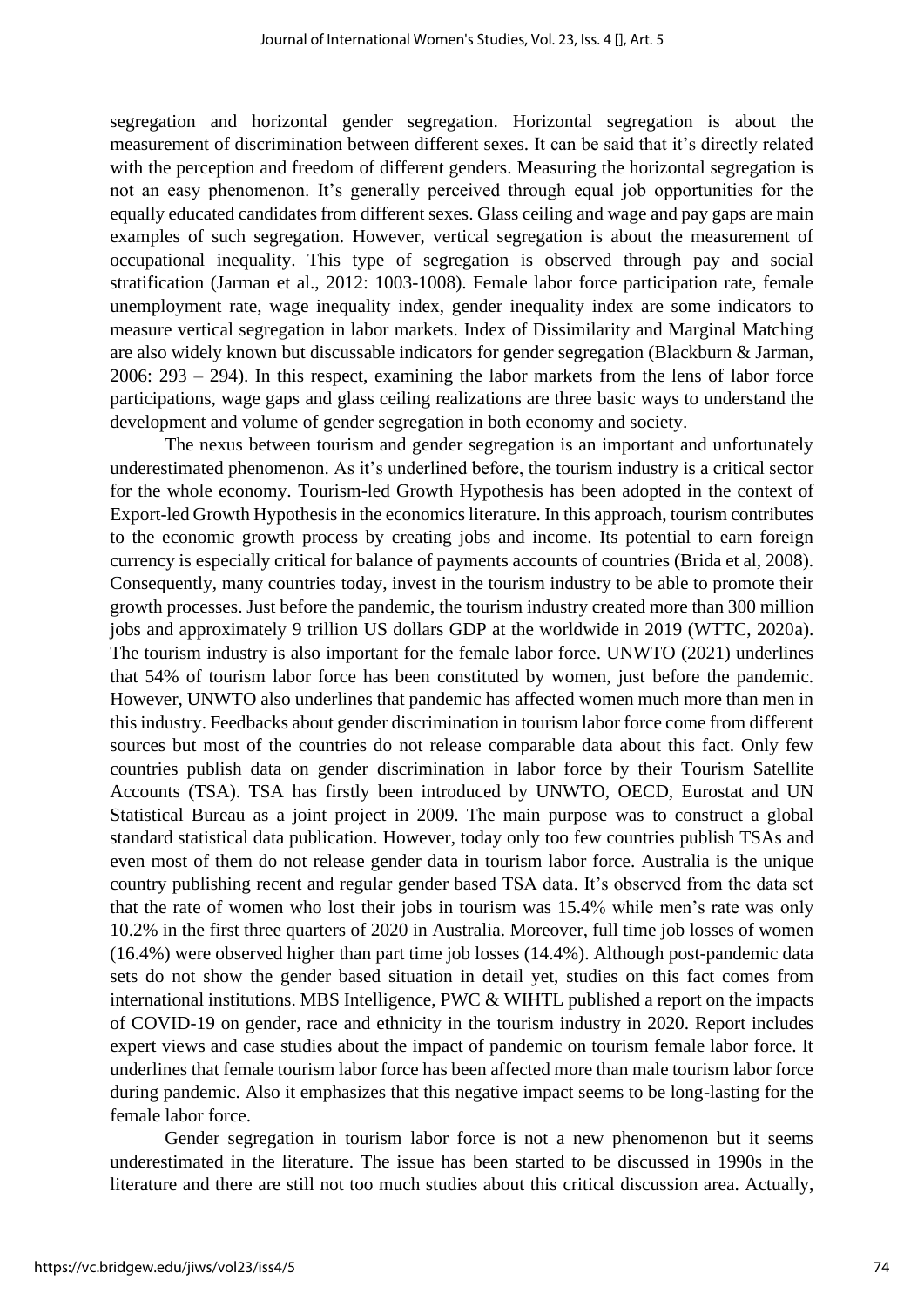it's known that tourism labor force is mainly constituted by women due to the fact that it is based on heavily unqualified services and low wage rates. Some macro regions like Asia-Pacific Region is heavily based on female tourism labor force and most of women is known to work in informal jobs. Furthermore, it's estimated that women in informal jobs have lost approximately 60% of their incomes just in the first month of the pandemic (UN WOMEN, 2020). The job losses have also been terrifying in this region. ILO (2020) underlines that 81 million jobs have been lost in 2020 and 32 million of them has belonged to women in the Asia-Pacific Region. The decrease in female employment has been observed as 4.6% that is higher than the decrease rate in male employment with the rate of 4%. All these developments exhibit the severity of horizontal segregation in the global tourism industry.

Apart from the labor force participation and unemployment rate, wage and pay gaps and glass ceiling are other dimensions of gender segregation in tourism labor force. Some studies in the literature have proved that wage gaps occur even in managerial positions in the tourism industry. As an example, Skalpe (2007) conducted a research on Norwegian female tourism managers and results exhibited that women got lower promotions and compensations even in the highest positions. As another study, Guimaraes & Silva (2016) conducted a research on the Brazilian tourism industry and they investigated that women got lower wages for the same level of jobs at all positions. MBS Intelligence, PWC & WIHTL (2020) also underlined the same problem for the global tourism industry. Some recent studies have emerged to exhibit the persisting and worsening wage gaps after the introduction of pandemic. Collins et al. (2020) is an example for the recent studies examining the gender based wage and pay gaps in the tourism industry.

#### **A comprehensive literature survey**

Gender segregation in the tourism industry is not an emerging discussion area but its critical importance has increased by the emergence of COVID-19 pandemic. The lack of reliable data has always been the major problem of this study area. Hence empirical studies mainly rely on surveys, interviews or economy-wide labor force and wage statistics. This data problem is also valid for the post-COVID studies. All sector seniors, policy makers and academicians discern the fact of gender segregation in the tourism industry after the release of pandemic, but testifying this fact is still a huge problem. Some well-attended surveys have been conducted in different countries (such as Collins et al., 2020), but they are still far away from exhibiting macro-level impacts.

Table 1 summarizes the studies about the gender segregation in tourism labor force. In this study, the comprehensive literature survey is divided as pre-pandemic studies and postpandemic studies. This division is adopted in order to be able to observe the impact of COVID-19 on the related literature and on the route of recent studies. Moreover, literature survey has been conducted for the time period of 1990 – 2021. This time period has been determined due to the fact that sustainable development approach has been adopted in the beginning of 1990s. Since gender equality is one of the components of sustainable development, this time period seems appropriate to be analysed. Some keywords have been determined for the literature survey. These words are wage gap in tourism, pay gap in tourism, gender segregation in tourism, gender discrimination in tourism, female labor force in tourism and glass ceiling in tourism. This literature survey is based on a comprehensive survey of tourism literature on Scopus and Google Scholar. The search has been limited by journal articles, books and book chapters.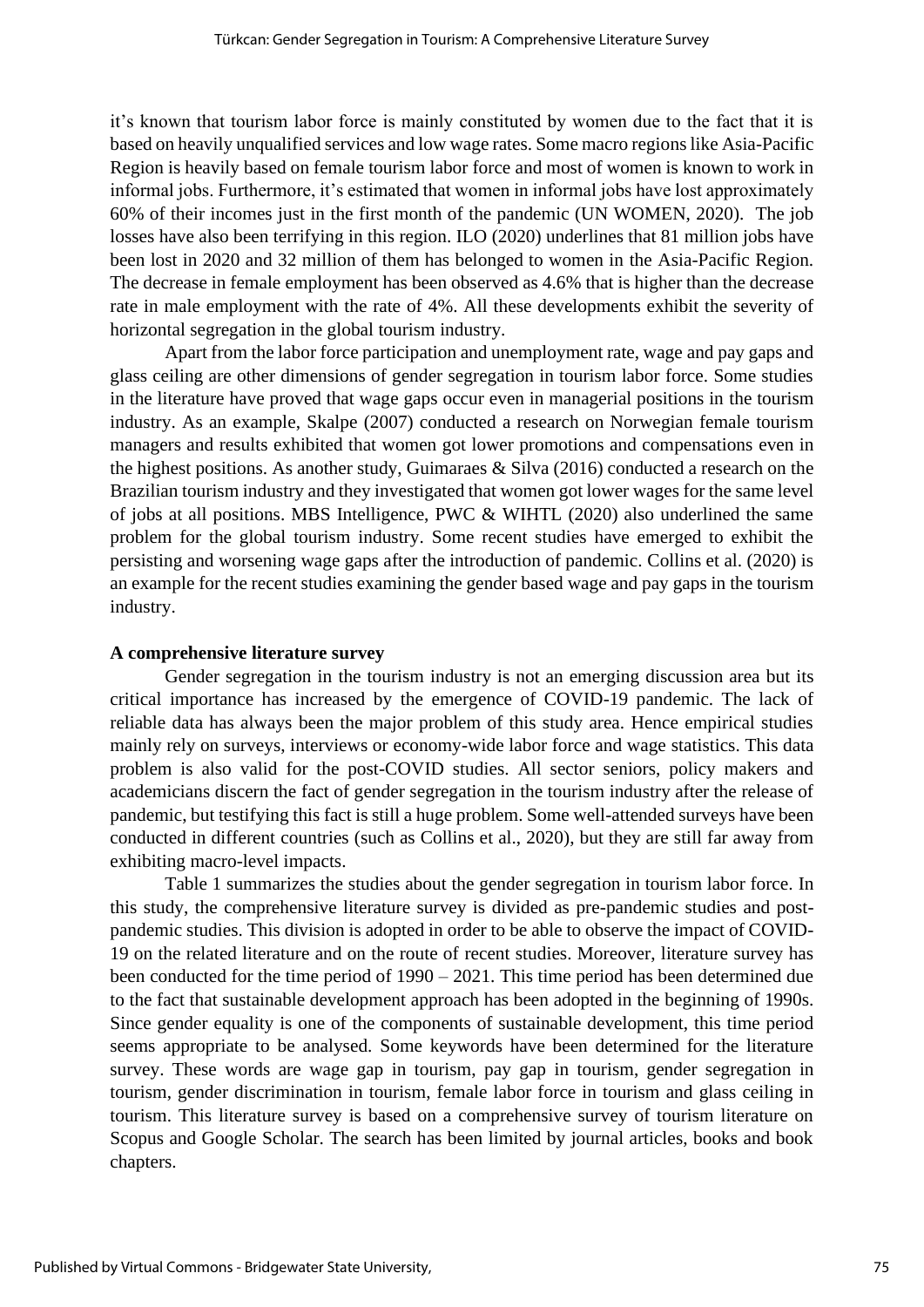In Table 1, studies have been separated to three main branches as wage/pay gaps in the tourism industry, glass ceiling in tourism labor force and unemployment/employment issues. Unemployment/employment issues include gender segregation through female labor force participation, female unemployment and female entrepreneurship. Although there are some studies about female entrepreneurship and its impacts on sustainable development, only the studies focusing on gender segregation in tourism entrepreneurship have been taken into account in this study. Table 1 also classifies the studies as to types of gender segregation. This provides an insight for the related literature.

When the related literature is examined it's observed that most of the articles have been published in tourism-specific journals. The journals that have published the highest number of gender-related issues in tourism can be listed as follows: International Journal of Hospitality Management (9 articles), Tourism Management (7 articles), Journal of Human Resources in Hospitality & Tourism (6 articles), Tourism Economics (4 articles), Annals of Tourism Research (4 articles) and International Journal of Contemporary Hospitality Management (4 articles). Only few studies seem to be published in gender-based journals. This evidence proves that sociological researchers and publishers are either not aware of gender issues in tourism labor force or not paying much attention on this issue, yet.

Furthermore, another important evidence from the literature survey is that most of the post-pandemic studies do not examine COVID-19 impacts. They have been conducted before the pandemic and published just after that. Consequently, they can also be evaluated as prepandemic studies. Cotilla & Campos-Soria (2021) is a study conducted with 2014 data set. Tian & Guo (2021) has analysed data for the years of 2010, 2013 and 2015. Smith et al. (2021) has conducted documents survey for 2019. Albayrak (2021) has conducted a conceptual analysis and targeted to make inferences for gender issues in the tourism industry. Freund & Hernandez-Maskivker (2021) has applied interviews with Spanish female tourism managersin 2019. Zhang & Zhang (2021) has conducted an empirical analysis for emerging economies with some statistical data for the years of 2010 and 2018. Papadopoulou (2021) has conducted conceptual and literature based critical analyses and it's not linked to pandemic. Pena-Sanchez (2020) has conducted the analysis for the time period of  $2009 - 2018$ . Casado-Diaz et al. (2020) has conducted an analysis with 2010 Spanish data. It's observed from all these studies that the most of the post-pandemic studies are not linked to COVID-19 and its gender-based impacts, yet. Consequently, although, the publication date has been adopted to classify the studies as postpandemic studies in this study, the aforementioned studies examine pre-pandemic world.

There are only few studies examining the gender segregation in post-pandemic world. Collins et al. (2020) has used US Current Population Survey Data for February – April 2020 period and it has investigated that COVID-19 pandemic has reduced working hours of women much more than of men. Russen et al. (2021) has applied a systematic literature survey for the last ten years and also conducted a theoretical analysis. Smith et al. (2021) has applied a documentary analysis for aviation sector and suggested some primitive policy implications for the post-COVID era. There are also two books published in 2021. Valek & Almuhrzi (2021) and Valeri & Katsoni (2021) are two books related with gender segregation in the tourism industry. However, they predominantly have theoretical and conceptual analyses chapters and Valek & Almuhrzi (2021) mainly examines women as tourism consumers.

Our comprehensive literature survey on gender segregation in the tourism industry includes 83 studies. 67 studies have been published before the pandemic and the rest has been published after the pandemic. Post-pandemic studies seem mainly concentrating on labor force issues just like the pre-pandemic studies. This evidence prove that vertical gender segregation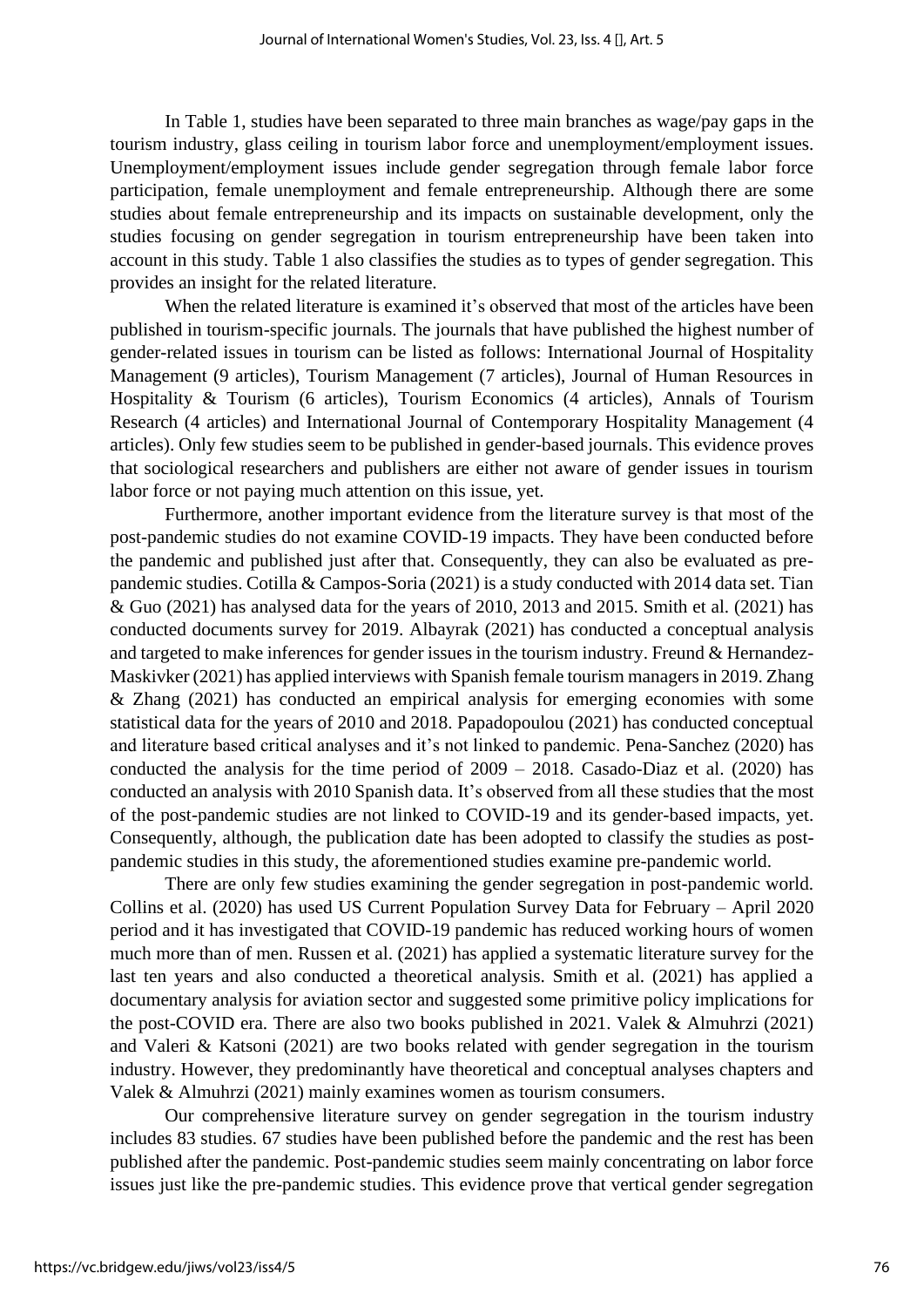has been examined more in the related literature. Moreover, as it's underlined before, most of the post-pandemic studies analyses the pre-pandemic world. Consequently, it seems that there are only few studies yet to analyse the impacts of COVID-19 on gender segregation in the tourism industry. There is only one study examining wage gap in USA and it only examines the data for the first three months of 2020. Other post-pandemic studies examining the impacts of COVID-19 conduct their analyses at conceptual, theoretical or bibliometric ways. This result proves that although pandemic has been in our lives since March 2020, reliable data problem still exists and it restrains the studies about gender segregation in the tourism industry.

| <b>Pre-Pandemic Studies</b>                                                                                                                                                                                                                                                                                                                                                                                                                                                                                                                   |                                                                                                                                                                                                                                              |                                                                                                                                                                                                                                                                                                                                                                                                                                                                                                                                                                                                                                                                                                                                                                                                                                                                                           | <b>Post-Pandemic Studies</b>                                                                                                                                 |                         |                                                                                                                                                                                                                                                                                                     |
|-----------------------------------------------------------------------------------------------------------------------------------------------------------------------------------------------------------------------------------------------------------------------------------------------------------------------------------------------------------------------------------------------------------------------------------------------------------------------------------------------------------------------------------------------|----------------------------------------------------------------------------------------------------------------------------------------------------------------------------------------------------------------------------------------------|-------------------------------------------------------------------------------------------------------------------------------------------------------------------------------------------------------------------------------------------------------------------------------------------------------------------------------------------------------------------------------------------------------------------------------------------------------------------------------------------------------------------------------------------------------------------------------------------------------------------------------------------------------------------------------------------------------------------------------------------------------------------------------------------------------------------------------------------------------------------------------------------|--------------------------------------------------------------------------------------------------------------------------------------------------------------|-------------------------|-----------------------------------------------------------------------------------------------------------------------------------------------------------------------------------------------------------------------------------------------------------------------------------------------------|
| Horizontal Seg.                                                                                                                                                                                                                                                                                                                                                                                                                                                                                                                               |                                                                                                                                                                                                                                              | <b>Vertical Seg.</b>                                                                                                                                                                                                                                                                                                                                                                                                                                                                                                                                                                                                                                                                                                                                                                                                                                                                      | Horizontal Seg.                                                                                                                                              |                         | <b>Vertical Seg.</b>                                                                                                                                                                                                                                                                                |
| <b>Wage/Pay</b>                                                                                                                                                                                                                                                                                                                                                                                                                                                                                                                               | <b>Glass</b>                                                                                                                                                                                                                                 | (Un)Employment                                                                                                                                                                                                                                                                                                                                                                                                                                                                                                                                                                                                                                                                                                                                                                                                                                                                            | <b>Wage/Pay</b>                                                                                                                                              | <b>Glass</b>            | $(Un)$ <i>Employment</i>                                                                                                                                                                                                                                                                            |
| Gap                                                                                                                                                                                                                                                                                                                                                                                                                                                                                                                                           | Ceiling                                                                                                                                                                                                                                      | <b>Issues</b>                                                                                                                                                                                                                                                                                                                                                                                                                                                                                                                                                                                                                                                                                                                                                                                                                                                                             | Gap                                                                                                                                                          | Ceiling                 | <b>Issues</b>                                                                                                                                                                                                                                                                                       |
| Liz & Lindsay<br>(1998)<br>Iverson (2000)<br><b>Burgess</b><br>(2003)<br>Skalpe (2007)<br>Thrane (2008)<br>Tugores<br>(2008)<br>Munoz-Bullon<br>(2009)<br>Campos-Soria<br>et al. (2009)<br>Campos-Soria<br>et al. (2010)<br>Garcia-Pozo et<br>al. (2012)<br>&<br>Mendes<br>Vareiro (2013)<br>Campos-Soria<br>et al. (2015)<br>Fleming<br>(2015)<br>Guimaraes &<br>Silva (2016)<br>Obadic (2016)<br>Bakas et al.<br>(2018)<br>Kortt et<br>al.<br>(2018)<br>Sefil & Kent<br>(2018)<br>Segovia-Perez<br>et al. (2019)<br>Oliver & Sard<br>(2020) | Sparrowe<br>&<br><b>Iverson</b> (1999)<br>Mooner<br>&<br>Ryan (2009)<br>Clevenger<br>- &<br>Singh $(2013)$<br>Bazazo et al.<br>(2017)<br>Carvalho et al.<br>(2018)<br>Remington &<br>Kitterlin-<br>Lynch (2018)<br>Carvalho et al.<br>(2019) | Levy & Patricia (1991)<br>Purcell (1993)<br>Breatnah et al. (1994)<br>Wilkinson & Pratiwi<br>(1995)<br><b>Chant</b> (1996)<br>Purcell (1996a)<br>Purcell (1996b)<br>Sinclair (1996)<br>Burrell et al. (1997)<br>Jordan (1997)<br>Woods & Cavanaugh<br>(1999)<br>Li & Leung (2001)<br>Ng & Pine (2003)<br>Kattara (2005)<br>Crafts & Thompson<br>(2006)<br>Elmas (2007)<br>Gentry (2007)<br>McGehee et al. (2007)<br><b>Santos</b><br>&<br>Varejao<br>(2007)<br>Moore & Wen (2008)<br>Vandegrift (2008)<br>Blayney & Blotnicky<br>(2010)<br>Cave & Kilic (2010)<br>Costa et al. (2011)<br>Ferguson $(2011)$<br>Pinar et al. $(2011)$<br>Kara et al. (2012)<br>Marco (2012)<br>Gundula (2013)<br>Masadeh (2013)<br>Carvalho et al. (2014)<br>Adebayo (2015)<br>Hallak et al. (2015)<br>Santero-Sanchez et al.<br>(2015)<br>Sharma (2017)<br>Kossek et al. $(2017)$<br>Masadeh et al. (2018) | Casado-Diaz<br>et al. (2020)<br>Collins et al.<br>(2020)<br>Pena-Sanchez<br>et al. (2020)<br>&<br>Cotilla<br>Campos-<br>Soria (2021)<br>Tian & Guo<br>(2021) | Russen et al.<br>(2021) | Hutchings et al. (2020)<br>Vargas-Jimenez et al.<br>(2020)<br>Albayrak (2021)<br>Chipumuro et al. (2021)<br>Freund & Hernandez-<br>Maskivker (2021)<br>Papadopoulou (2021)<br>Smith et al. (2021)<br>Valek<br>Almuhrzi<br>&<br>(2021)<br>Valeri<br>&<br>Katsoni<br>(2021)<br>Zhang $&$ Zhang (2021) |

**Table 1: A Comprehensive Literature Survey on Gender Segregation in Tourism Labor Force**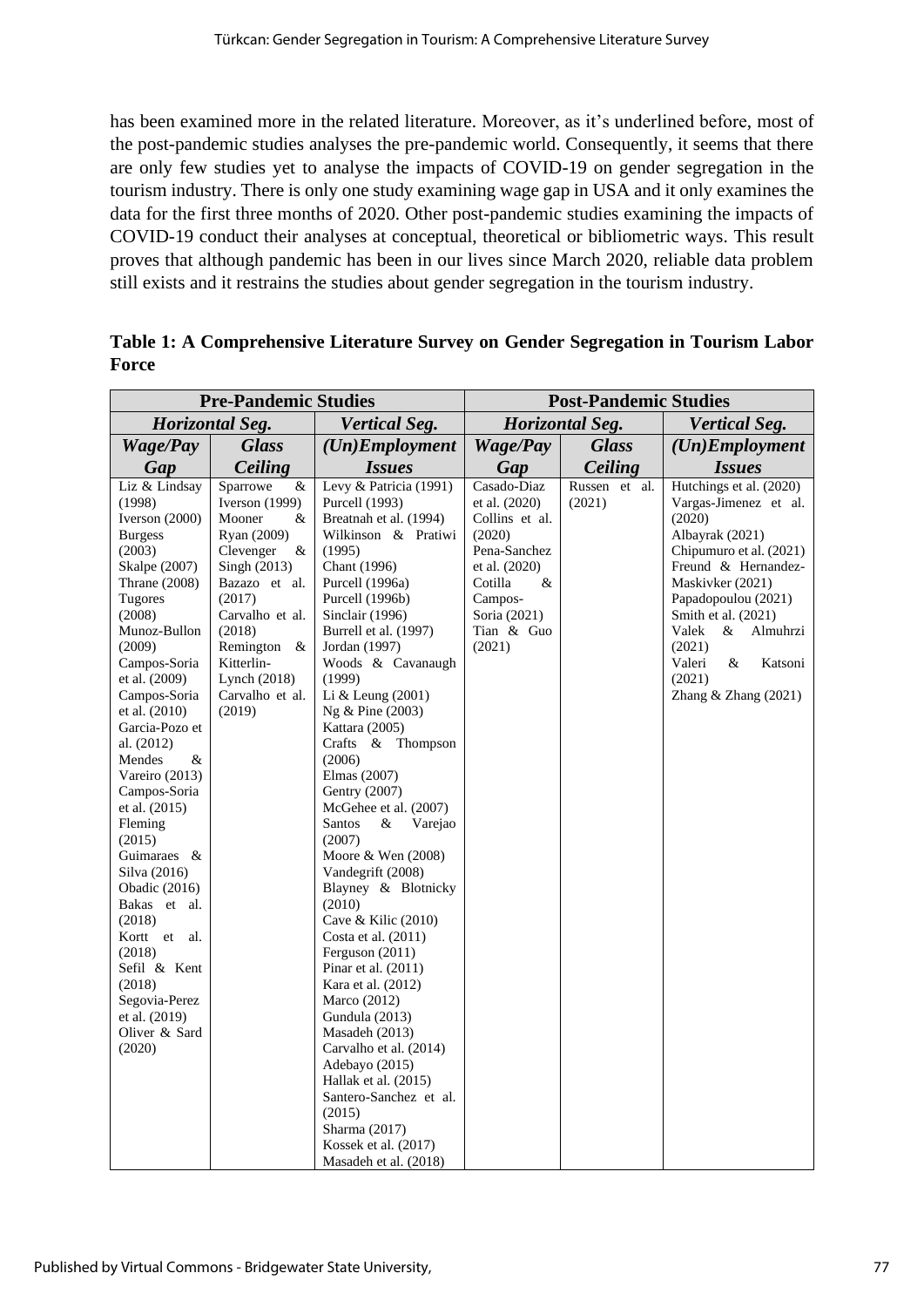| Campos-Soria<br>&<br>Robles-Teigerio (2019)<br>Segovia-Perez et al.<br>(2019) |
|-------------------------------------------------------------------------------|
| Rinaldi & Salerno<br>(2020)                                                   |

Source: Table has been constructed by author.

## **Policy implications for the post-COVID era**

Female-dominant tourism labor force has always been the target of androcentric actions in tourism labor market. Patriarchal arrangements have always been valid in hiring and paying. Both horizontal and vertical gender segregations have always been existed in the tourism industry. However, COVID-19 has worsened the situation. Although increasing gender equality is one of the 17 SDGs, it's observed that recent pandemic has detoriated the targets. Women have been crowded out of the labor force, they have experienced higher wage-cuts and their working hours have decreased. Moreover, remote working conditions have increased their inhouse responsibilities which causes deeper social stratification for women. International institutions like UN, WTTC and ILO have been studying reasons and results of this increasing gender segregation in tourism labor market. All of their recent reports underline that pandemic has created a brand-new world in that there is no clear near future for female tourism labor force.

Today, the tourism industry is itself in a serious transformation. WTTC (2020b) indicates that the tourism industry has been experiencing a transformation in four basic areas as: evolving demand, health & hygiene protocols, innovation & digitization, and sustainability. Consumer tastes and preferences have changed a lot. Tourists prefer short-haul travelling instead of long-haul travelling; they visit less crowded areas and they prefer mainly outdoor activities from now on. This structural changes in demand shifted the demand of especially international tourists down. This demand-pull impact caused the acceleration of innovative activities and digitization in industry. Touchless technologies, robots and artificial intelligence are used intensely in touristic activities now. Furthermore, another important component of tourism supply has become health & hygiene protocols. Tourism companies and touristic attraction centers have to face some standards to be able to protect tourists' well beings. Social distancing, application of touchless technologies, ventilation and disinfection implementations are all added extra costs for tourism companies. These developments have also created costpush impacts on supply. Lastly, the fourth dimension of tourism transformation has been adding extra burden to demand and supply conditions. Sustainability indicates that it's important not only facing today's market needs but also providing their sustainability. And this reality comes to mean that sector's transformation is not a temporal issue but it is long-lasting fact. All these dimensions of sectoral transformation also include labor force transformation. As the tourism industry turns its face from a traditional sector to a contemporary sector, labor force also faces with new challenges. Tourism labor force should renew itself for the post-COVID era. Since COVID-impacts will be persisting in markets, new era will be the era of more technologyoriented tourism workers. This transformation serves some opportunities also for women. If female candidates can be trained in lines of new market needs, then they can replace unqualified male labor force that will be excluded from the labor force in the near future. This may increase gender equality in tourism labor market. In this respect, enhancing technological training opportunities for women seems as a right policy option for the post-COVID era.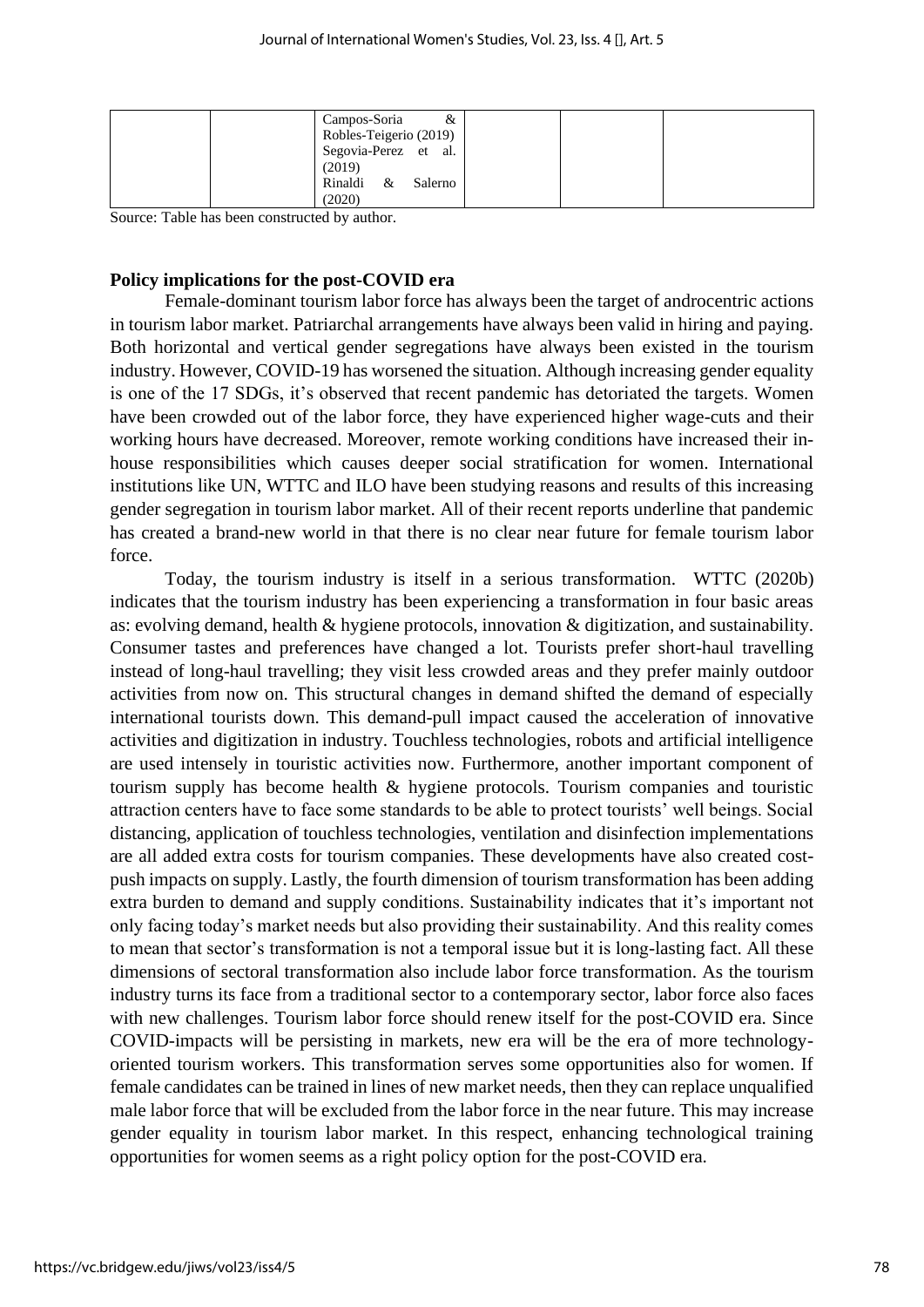It's sure that good policy options can be created by conducting well-designed analyses. And well-designed analyses need methodical and reliable data. In this respect, today policy makers need more data in order to be able to examine gender-based impacts of COVID-19 on the tourism industry. Our comprehensive literature survey exhibits that there are only few studies examining gender segregation in tourism in post-pandemic world. And important amount of these studies are either conceptual or theoretical papers. This situation arises from the lack of gender-based tourism data. Consequently, countries should immediately publish TSAs including gender measurements. Without these data sets, all inferences and hence actions will be inadequate. Without gender-based TSAs, no one can know the actual volumes of female labor force, female unemployment and wage/pay gaps in the tourism industry. UNWTO (2021) underlines the importance of data production about gender in tourism. Women remain invisible when they are not included in data sets.

## **Conclusions**

Gender equality is one of the main dimensions of sustainable development. Women empowerment in labor markets is one of the main areas of SDGs. However, global labor markets still exhibit patriarchal and androcentric structures. Vertical and horizontal gender segregations are still valid in most of the economies. What is more is that recent studies have investigated that COVID-19 pandemic has added new burdens to this situation. Female unemployment rates have increased more than men; full time job losses of women have experienced as higher than men; working hours of women have decreased more than men and remote working conditions increased in-house responsibilities of women. In this respect, the critical importance of examining gender segregation in labor markets have increased.

Another dimension of the pandemic has been the tourism industry that has been directly affected by COVID-19. The fall of the tourism industry has caused a sharp decline in global GDP and also it has been dragged into a sectoral crisis. Sectoral unemployment has increased and labor income has significantly decreased. Since it's known that tourism labor force is a female-dominant labor force, the nexus between gender segregation and the tourism industry has begun to be discussed more deeply. International institutions like UNWTO, UN WOMEN and ILO have published reports on this issue. All the reports have underlined that gender segregation in the tourism industry has increased and if efficient actions are not taken immediately, then it will be hard to overcome the long-lasting impacts of increasing gender discrimination in global labor markets. In this context, studies about this issue have become more critical.

In this study, a comprehensive literature survey has been conducted. Studies have been classified as pre-pandemic and post-pandemic studies in order to be able to see the impact of pandemic on the gender-based studies about the tourism industry. Moreover, studies have also been categorized as to vertical and horizontal gender segregation. This classification has also provided an insight about the route of studies from the view of segregation types. Literature survey results show that the impacts of pandemic on gender segregation in the tourism industry can not be observed through recent studies, yet. Number of studies are not too much and also empirical studies are very rare. The lack of data about gender issues in the tourism industry seems to restrain the researchers to conduct empirical analysis. In this context, one of the main policy implications of this study is to construct methodical and reliable data publication at a global scale. TSA accounts should be encouraged to be published by covering gender based data. Another policy implication of this study is to catch the transformation of the tourism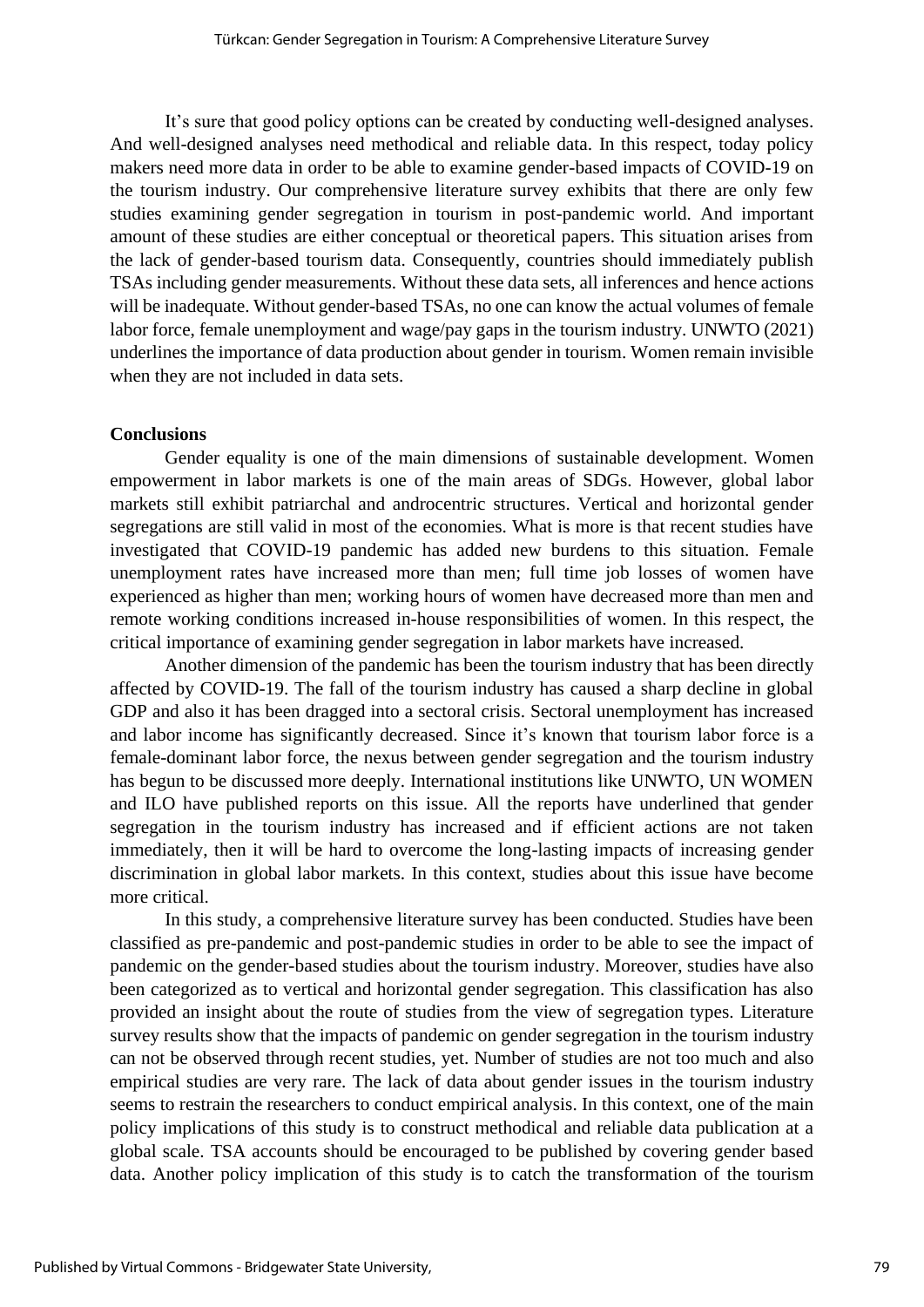industry. COVID-19 has caused significant transformations in both tourism demand and tourism supply. Post-COVID era will be a different period for this industry. If tourism female labor force can be trained in terms of emerging trends in industry, then the gender segregation in labor force indicators can be narrowed.

## **References**

Adebayo, I. N. (2015). Gender inequality in the hospitality industry: Issues and challenges. A case study of selected hotels in Ondo State in Nigeria. *Journal of Tourism, Hospitality and Sports*, 9, 40 – 45.

Albayrak, A. (2021). Gender discrimination in tourism industry. In M. Khosrow-Pour, S. Clarke, M. E. Jennex & A.-V. Anttiroiko (Eds.). *[Research anthology on changing dynamics of](https://www.igi-global.com/book/research-anthology-changing-dynamics-diversity/282176)  [diversity and safety in the workforce.](https://www.igi-global.com/book/research-anthology-changing-dynamics-diversity/282176)* IGI Global. (Pp. 1304 – 1323). USA.

Bakas, F. E., Costa, C., Breda, Z. & Durao, M. (2018). A critical approach to the gender wage gap in tourism labor. *Tourism Culture & Communication*, 18(1), 35 – 49. <https://doi.org/10.3727/109830418X15180180585167>

Bazazo, I., Nasseef, M. A., Mukattesh, B., Kastero, D. & Al-Hallaq, M. (2017). Assessing the glass ceiling effect for women in tourism and hospitality. *Journal of Management and Strategy*, 8(3), 51 – 66. <https://doi.org/10.5430/jms.v8n3p51>

Blackburn, R. M. & Jarman, J. (2006). Gendered occupations: Exploring the relationship between gender segregation and inequality. *International Sociology*, 21(2), 289 – 315. [https://doi.org/10.1177/0268580906061380](https://doi.org/10.1177%2F0268580906061380)

Blayney, C., & Blotnicky, K. (2010). The impact of gender on career paths and management capability in the hotel industry in Canada. *Journal of Human Resources in Hospitality & Tourism*, 9(3), 233–255. <https://doi.org/10.1080/15332845.2010.487014>

Breathnach, P., Henry, M., Drea, S. & O'Flaherty, M. (1994). Gender in Irish tourism employment, In V. Kinnaird, D. Hall & C. Wiley (Eds). *Tourism: A gender analysis*. Wiley. (pp 52–73). USA.

Brida, J. G., Carrera, E. J. S. & Risso, W. A. (2008). Tourism`s impact on long-run Mexican economic growth. *Economics Bulletin,* 3(21), 1-8. [http://dx.doi.org/10.2139/ssrn.1076225](https://dx.doi.org/10.2139/ssrn.1076225)

Burgess, C. (2003). Gender and salaries in hotel financial management: It's still a man's world. *Women in Management Review*, 18(1-2), 50 – 59. <https://doi.org/10.1108/09649420310462325>

Burrell, J., Manfredi, S., Rollin, H., Price, L. & Stead, L. (1997). Equal opportunities for women employees in the hospitality industry: a comparison between France, Italy, Spain and the UK. *International Journal of Hospitality Management*. 16(2): 161 – 179. [https://doi.org/10.1016/S0278-4319\(97\)00003-0](https://doi.org/10.1016/S0278-4319(97)00003-0)

[Campos-Soria, J.A.](https://www.emerald.com/insight/search?q=Juan%20Antonio%20Campos%20Soria) & [Robles-Teigeiro, L.](https://www.emerald.com/insight/search?q=Luis%20Robles%20Teigeiro) (2019), The employment multiplier in the European hospitality industry: a gender approach, *[International Journal of Contemporary Hospitality](https://www.emerald.com/insight/publication/issn/0959-6119)  [Management](https://www.emerald.com/insight/publication/issn/0959-6119)*, 31(1), 105-122. <https://doi.org/10.1108/IJCHM-10-2017-0675>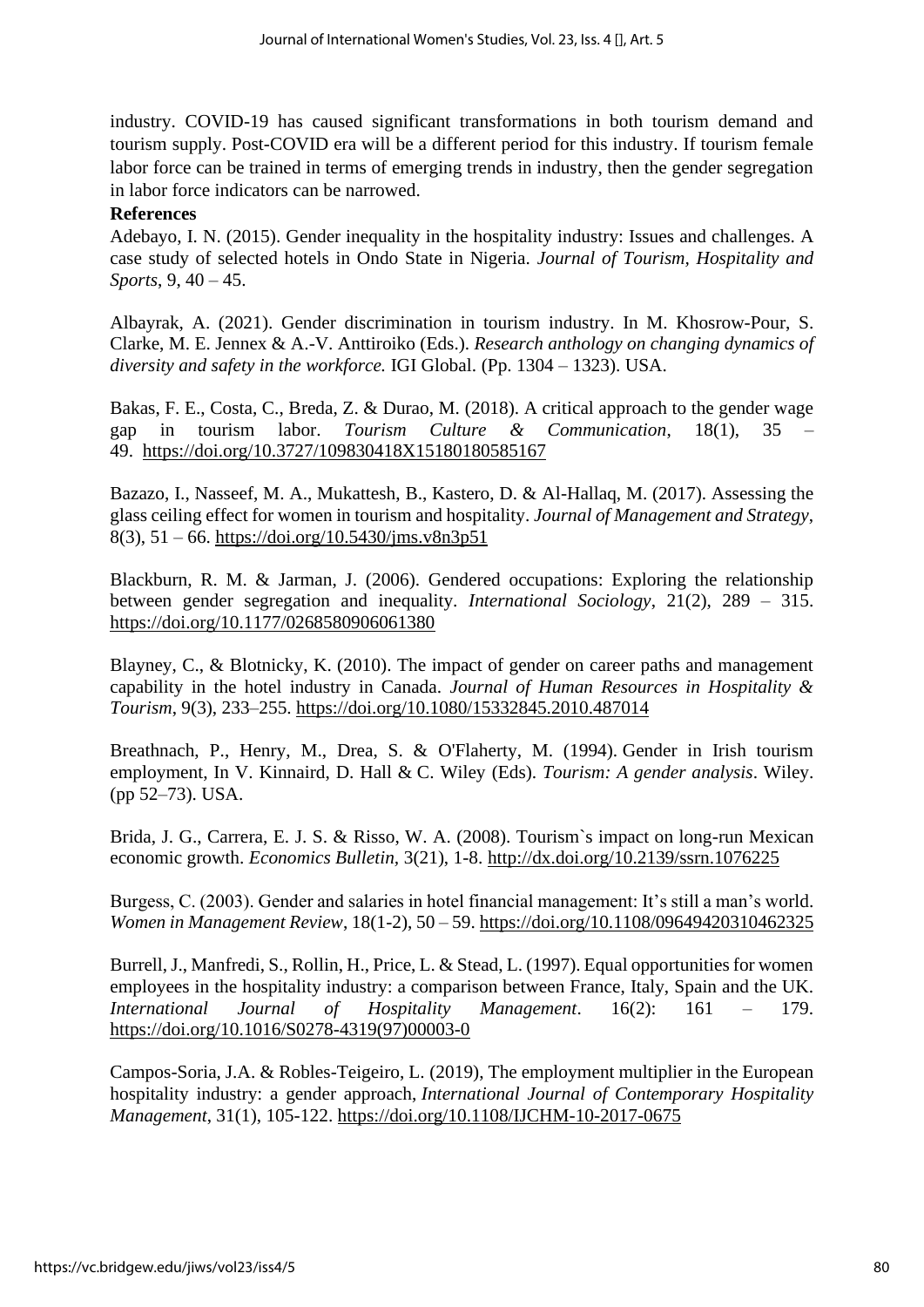Campos-Soria, J. A., Garcia-Pozo, A. & Sanchez-Ollero, J. L. (2015). Gender wage inequality and labour mobility in the hospitality sector. *International Journal of Hospitality Management*, 49, 73 – 82. <https://doi.org/10.1016/j.ijhm.2015.05.009>

Campos-Soria, J. A., Ortega-Aguaza, B. & Ropero-Garcia, M.A. (2010). Different patterns of gender segregation and wage gap between men and women in the hospitality sector. *Studies of Applied Economics*, 28(1). <https://doi.org/10.25115/eea.v28i1.4560>

Campos-Soria, J.A., Ortega-Aguaza, B. & Ropero-Garcia, M.A. (2009). Gender segregation and wage difference in the hospitality industry, *Tourism Economics*, 15(4), 847 – 866. [https://doi.org/10.5367/000000009789955152](https://doi.org/10.5367%2F000000009789955152)

Carvalho, I., Costa, C., Lykke, N. & Torres, A. (2019). Beyond the glass ceiling: Gendering tourism management. *Annals of Tourism Research*, 75, 79 – 91. <https://doi.org/10.1016/j.annals.2018.12.022>

Carvalho, I., Costa, C., Lykke, N., Torres, A. & Wahl, A. (2018). Women at the top of tourism organizations: Views from the glass roof. *Journal of Human Resources in Hospitality & Tourism*, 17(4), 397 – 422[. https://doi.org/10.1080/15332845.2018.1449551](https://doi.org/10.1080/15332845.2018.1449551)

Carvalho, I., Costa, C., Lykke, N. & Torres, A. (2014). An analysis of gendered employment in the Portuguese tourism sector. *Journal of Human Resources in Hospitality & Tourism, 13(4), 405 – 429. <https://doi.org/10.1080/15332845.2014.888509>*

Casado-Diaz, J.M., Driha, O. & Simon, H. 2020. The Gender Wage Gap in Hospitality: New Evidence from Spain, *Cornell Hospitality Quarterly*, Online First. [https://doi.org/10.1177/1938965520971273](https://doi.org/10.1177%2F1938965520971273)

Cave, P. & Kilic, S. (2010). The Role of women in tourism employment with special reference to Antalya, Turkey. *Journal of Hospitality Marketing & Management*, 19(3), 280 – 292. <https://doi.org/10.1080/19368621003591400>

Chant, S. (1996). Gender and tourism employment in Mexico and Phillippines. *In Gender, work*  and tourism. Ed. M.T. Sinclair. Routledge. (1<sup>st</sup> ed., p. 60.). USA.

Chipumuro, J., Mihailescu, R. & Rinaldi, A. (2021). Gender Disparities in Employability in the Tourism Sector Post-COVID-19 Pandemic: Case of South Africa. In V. GB. Gowreesunkar, S. W. Maingi, H. Roy & R. Micera (Eds.). *Tourism destination management in a post-pandemic context.* Eds. Emerald Publishing. (1st ed., pp. 173 – 184). UK.

Clevenger, L., & Singh, N. (2013). Exploring barriers that lead to the glass ceiling effect for women in the US hospitality industry. *Journal of Human Resources in Hospitality & Tourism*, 12(4), 376–399. <https://doi.org/10.1080/15332845.2013.790258>

Collins, C., Landivar, L.C., Ruppanner, L. & Scarborough, W.J. (2020). Covid-19 and the gender gap in work hours, *Gender, Work & Organization*, Online First <https://doi.org/10.1111/gwao.12506>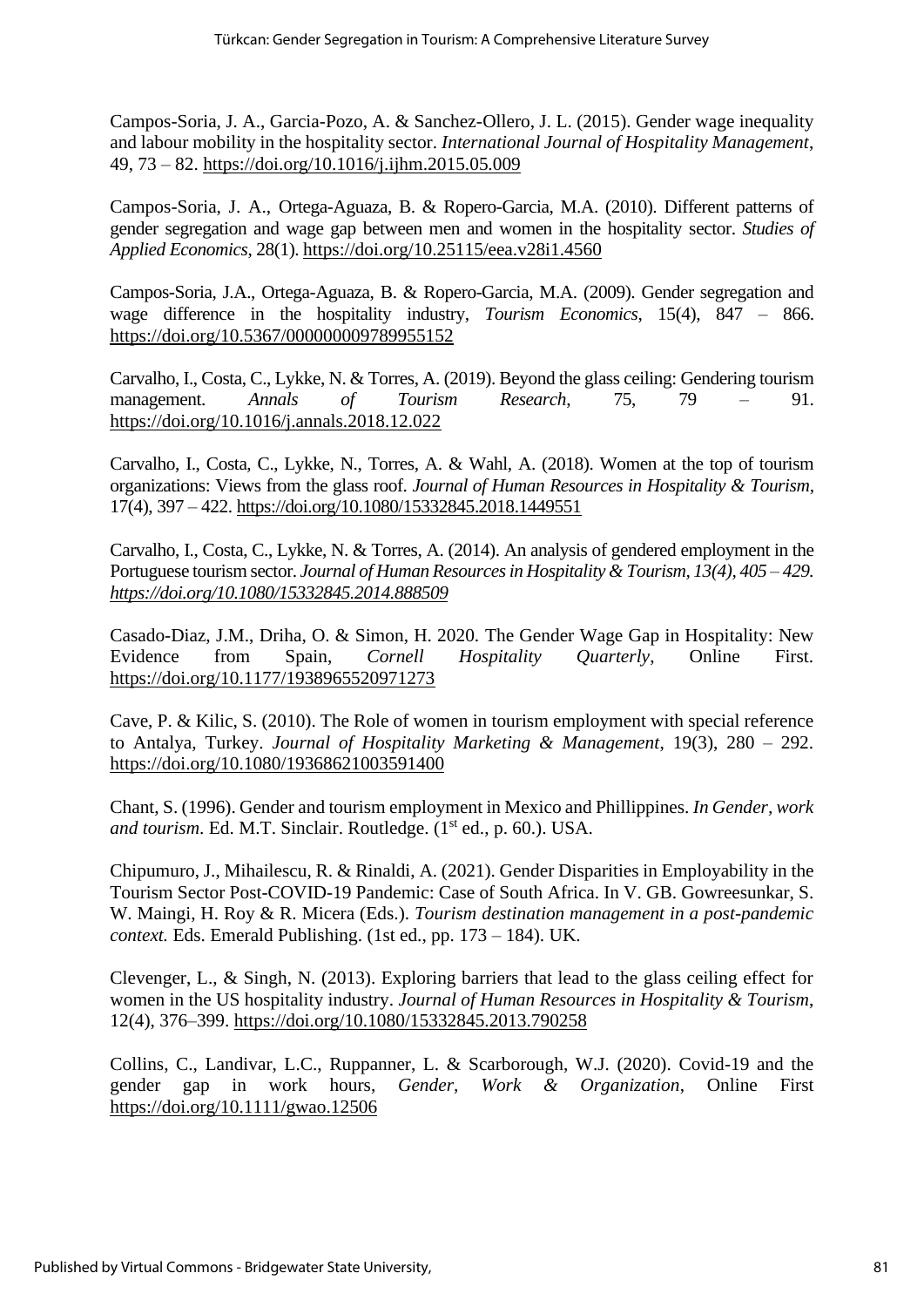Costa, C., Carvalho, I., & Breda, Z. (2011). Gender inequalities in tourism employment: the portuguese case. *Revista Turismo & Desenvolvimento*, 15, 39-54. <https://doi.org/10.34624/rtd.v0i15.13439>

Cotilla, M. M. & Campos-Soria, J. A. (2021). Decomposing the gender wage gap in the hospitality industry: A quantile approach. *International Journal of Hospitality Management*, 94, 102826.<https://doi.org/10.1016/j.ijhm.2020.102826>

Crafts, D. D., & Thompson, L. M. (2006). Reassessing career advancement obstacles for women in the hospitality industry. *The Consortium Journal*, 11(2), 27–37.

Elmas, S. (2007). Gender and tourism development: A case study of the Cappadocia region of Turkey. In A. Pritchard, N. Morgan, I. Ateljevic & C. Harris (Eds.). *Tourism and gender: Embodiment, sensuality and experience*. CABI. UK.

Ferguson, L. (2011). Promoting gender equality and empowering women? Tourism and the third millennium development goal. *Current Issues in Tourism*, 14(3), 235-249. <https://doi.org/10.1080/13683500.2011.555522>

Fleming, S. S. (2015). Deja vu? An updated analysis of the gender wage gap in the U.S. hospitality sector. *Cornell Hospitality Quarterly*, 56(2), 180 – 190. [https://doi.org/10.1177/1938965514567680](https://doi.org/10.1177%2F1938965514567680)

Freund, D. & Hernandez-Maskivker, G. (2021). Women managers in tourism: Associations for building a sustainable world. *Tourism Management Perspectives*, 38, 100820. <https://doi.org/10.1016/j.tmp.2021.100820>

García-Pozo, A., Campos-Soria, J. A., Sánchez-Ollero, J. L., & Marchante-Lara, M. (2012). The regional wage gap in the Spanish hospitality sector based on a gender perspective. *International Journal of Hospitality Management*, 31(1), 266-275. <https://doi.org/10.1016/j.ijhm.2011.06.007>

Gentry, K. M. (2007). Belizean women and tourism work: Opportunity or impediment? *Annals of Tourism Research*, 34(2), 477 – 496. <https://doi.org/10.1016/j.annals.2006.11.003>

Guimaraes, C.R.F.F. & Silva, J.R. (2016). Pay gap by gender in the tourism industry of Brazil, *Tourism Management*, 52, 440 – 450.<https://doi.org/10.1016/j.tourman.2015.07.003>

Gundula F. (2013) Recruitment and female labour in Tanzanian hospitality companies: An exploration, *Journal of Contemporary African Studies*, 31(1), 62-76. <https://doi.org/10.1080/02589001.2012.758456>

Hallak, R., Assaker, G. & Lee, C. (2015). Tourism entrepreneurship performance: The effects of place identity, self-efficacy, and gender. *Journal of Travel Research,* 54(1), 36 – 51. [https://doi.org/10.1177/0047287513513170](https://doi.org/10.1177%2F0047287513513170)

Hipp, L. & Bünning, M. (2020). Parenthood as a driver of increased gender inequality during Covid-19? Exploratory evidence from Germany. *European Societies*. <https://doi.org/10.1080/14616696.2020.1833229>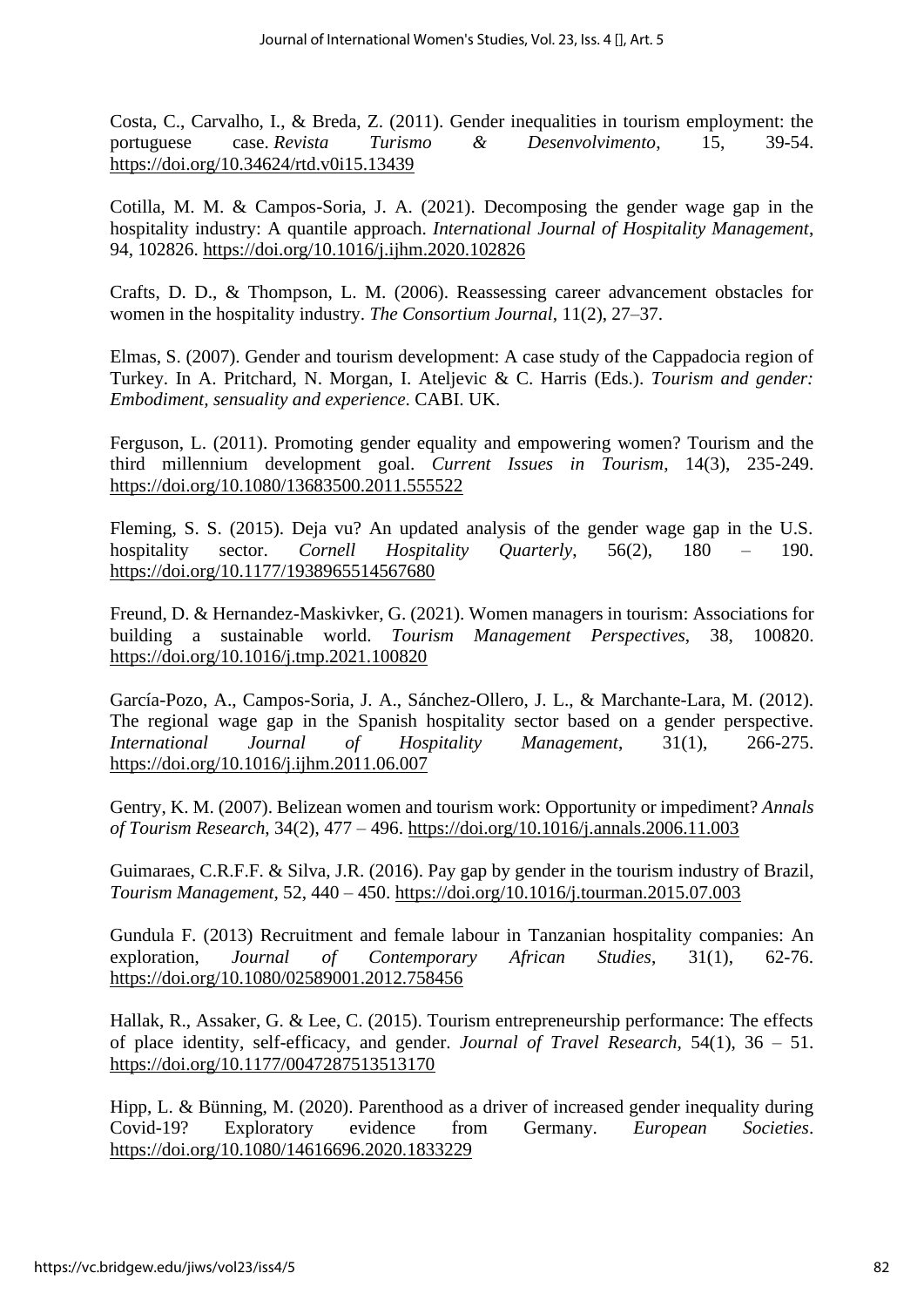Hutchings, K., Moyle, C., Chai, A., Garofano, N. & Moore, S. (2020). Segregation of women in tourism employment in the APEC region. *Tourism Management Perspectives*. 34: 100655. <https://doi.org/10.1016/j.tmp.2020.100655>

ILO. 2020. Asia-Pacific Employment and Social Outlook 2020 – Navigating the Crisis Towards a Human-Centred Future of Work.<https://www.ilo.org/> (11.01.2021).

Iverson, K. (2000). The paradox of the contented female manager: An empirical investigation of gender differences in pay expectation in the hospitality industry. 19(1), 33 – 51. [https://doi.org/10.1016/S0278-4319\(99\)00032-8](https://doi.org/10.1016/S0278-4319(99)00032-8)

Jarman, J., Blackburn, R. M. & Racko, G. (2012). The dimensions of occupational gender segregation in industrial countries. *Sociology*, 46(6), 1003 – 1019. [https://doi.org/10.1177/0038038511435063](https://doi.org/10.1177%2F0038038511435063)

Jordan, F. (1997). An occupational hazard? Sex segregation in tourism employment. *Tourism Management*, 18(8), 525 – 534. [https://doi.org/10.1016/S0261-5177\(97\)00074-5](https://doi.org/10.1016/S0261-5177(97)00074-5)

Kara, D., Uysal, M., & Magnini, V. P. (2012). Gender differences on job satisfaction of the fivestar hotel employees: The case of the Turkish hotel industry. *International Journal of Contemporary Hospitality Management*, 24(7), 1047–1065. <https://doi.org/10.1108/09596111211258919>

Kattara, H. (2005) Career challenges for female managers in Egyptian hotels. *International Journal of Contemporary Hospitality Management,* 17(3), 238-251. <https://doi.org/10.1108/09596110510591927>

Kortt, M. A., Sinnewe, E. & Pervan, S. J. (2018). The gender wage gap in the tourism industry: Evidence from Australia. *Tourism Analysis*, 23(1), 137 – 149. <https://doi.org/10.3727/108354217X15143857878697>

Kossek, E. E., Su, R. & Wu, L. (2017). 'Opting out' or 'Pushed out?' Integrating perspectives on women's carreer equality for gender inclusion and interventions. *Journal of Management*, 43(1), 228 – 254. [https://doi.org/10.1177/0149206316671582](https://doi.org/10.1177%2F0149206316671582)

Li, L., & Leung, R. W. (2001) Female managers in Asian hotels: profile and career challenges. *International Journal of Contemporary Hospitality Management,* 13(4), 189-196. <https://doi.org/10.1108/09596110110389511>

Levy, D. E. & Patricia B. L. (1991). Tourism as a factor in development: Implications for gender and work in Barbados. *Gender & Society,* 5(1), 67-85.

Lerner, G. (1986). *The creation of patriarchy*. Oxford University Press. New York. USA.

Liz, D. & Lindsay, S. (1998). The gap between male and female pay: What does the case of hotel and catering tell us? *The Service Industries Journal,* 18(4), 126 – 144. <https://doi.org/10.1080/02642069800000045>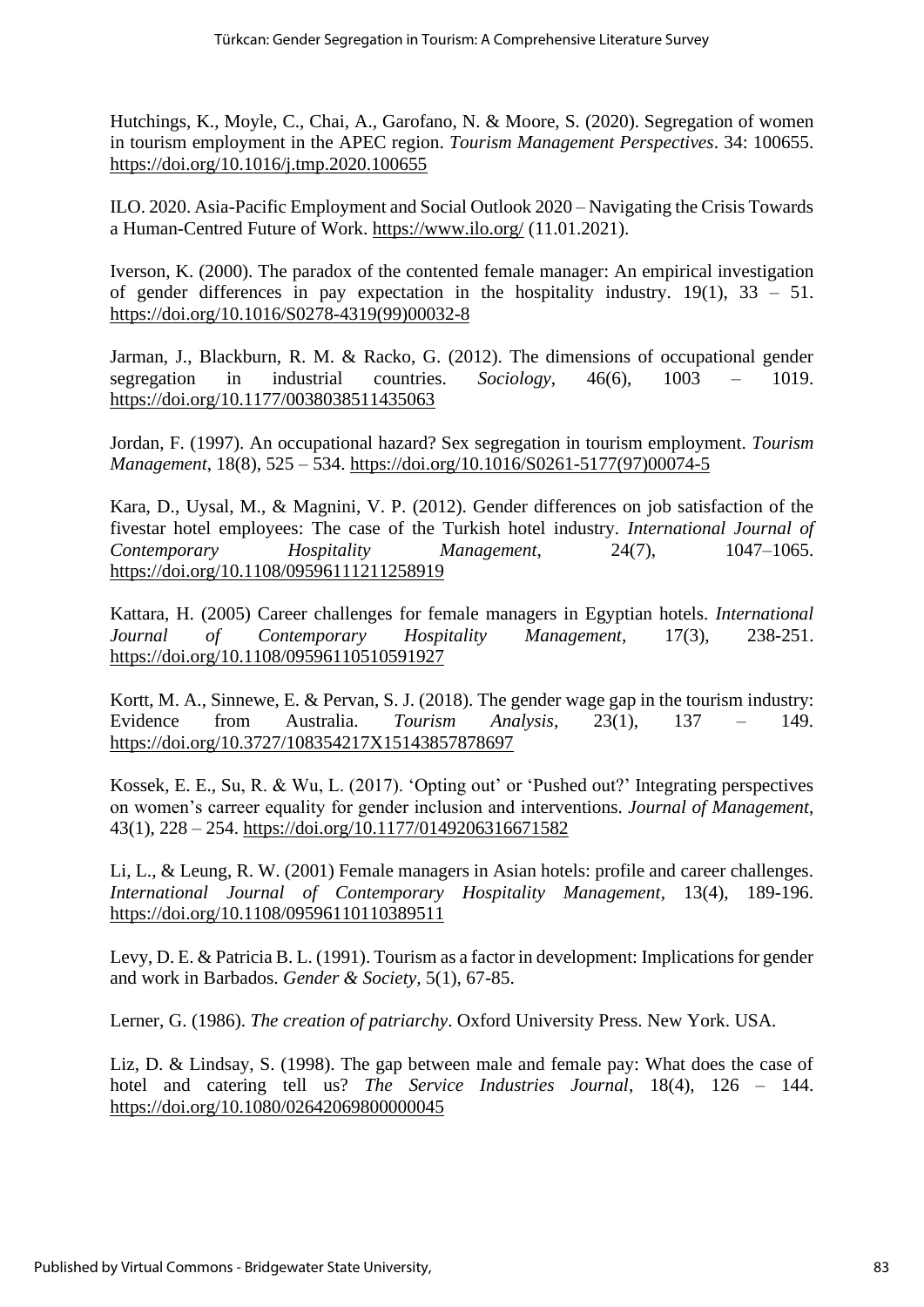Marcellus, J. (2006). These working wives: representation of the "two job" woman between the world wars. *American Journalism*, 23(3), 53 – 78. <https://doi.org/10.1080/08821127.2006.10678025>

Marco, R. (2012). Gender and economic performance: Evidence from the Spanish hotel industry. *International Journal of Hospitality Management*, 31, 981 – 989. <https://doi.org/10.1016/j.ijhm.2011.12.002>

Masadeh, M., Al-Ababneh, M., Al-Sabi, S. & Allah, M., H. (2018). Female tourist guides in Jordan: Why so few? *European Journal of Social Sciences*, 56 (2), 224 – 237.

Masadeh, M. (2013). Women in the hotel industry: What's missing from this picture? *International Journal of Academic Research in Business and Social Sciences,* 3(1), 573- 580.

McGehee, N. G., Kim, K. & Jennings, G.R. (2007). Gender and motivation for agri-tourism entrepreneurship. *Tourism Management*, 28(1), 280 – 289. <https://doi.org/10.1016/j.tourman.2005.12.022>

Mendes, R. & Vareiro, L. C. (2013). Gender, wages, and productivity: An analysis of the tourism industry in northern Portugal. In Á. Matias, P. Nijkamp & M. Sarmento *(Eds.). Quantitative Methods in Tourism Economics.* Springer-Verlag. Berlin Heidelberg.

MBS Intelligence, PWC ve WIHTL. 2020. Guarding against unintended consequences – The impact of Covid-19 on gender and race & ethnic diversity in hospitality, travel & leisure. <https://www.wihtl.com/research> (10.06.2021).

Mooney, S., & Ryan, I. (2009). A woman's place in hotel management: Upstairs or downstairs? *Gender in Management: An International Journal*, 24(3), 195–210. <https://doi.org/10.1108/17542410910950877>

Moore, S. & Wen, J. J. (2008). Tourism employment in China: A look at gender equity, equality and responsibility. *Journal of Human Resources in Hospitality & Tourism*. 8(1): 32 – 34. <https://doi.org/10.1080/15332840802274429>

Munoz-Bullon, F. (2009). The gap between male and female pay in the Spanish tourism industry. *Tourism Management.* 30(5): 638 – 649. <https://doi.org/10.1016/j.tourman.2008.11.007>

Ng, C. W. & Pine, R. (2003). Women and men in hotel management in Hong Kong: Perceptions of gender and career development issues. *International Journal of Hospitality Management*. 22(1): 85 – 102. [https://doi.org/10.1016/S0278-4319\(02\)00077-4](https://doi.org/10.1016/S0278-4319(02)00077-4)

Obadic, A. (2016). Gender discrimination and pay gap on tourism labor market. *International Journal of Social, Behavioral, Educational, Economic, Business and Industrial Engineering*.  $10(3)$ : 808 – 813.

OECD. 2020. OECD Economic Outlook – December 2020. No.108. [http://www.oecd.org](http://www.oecd.org/) (10.06.2021)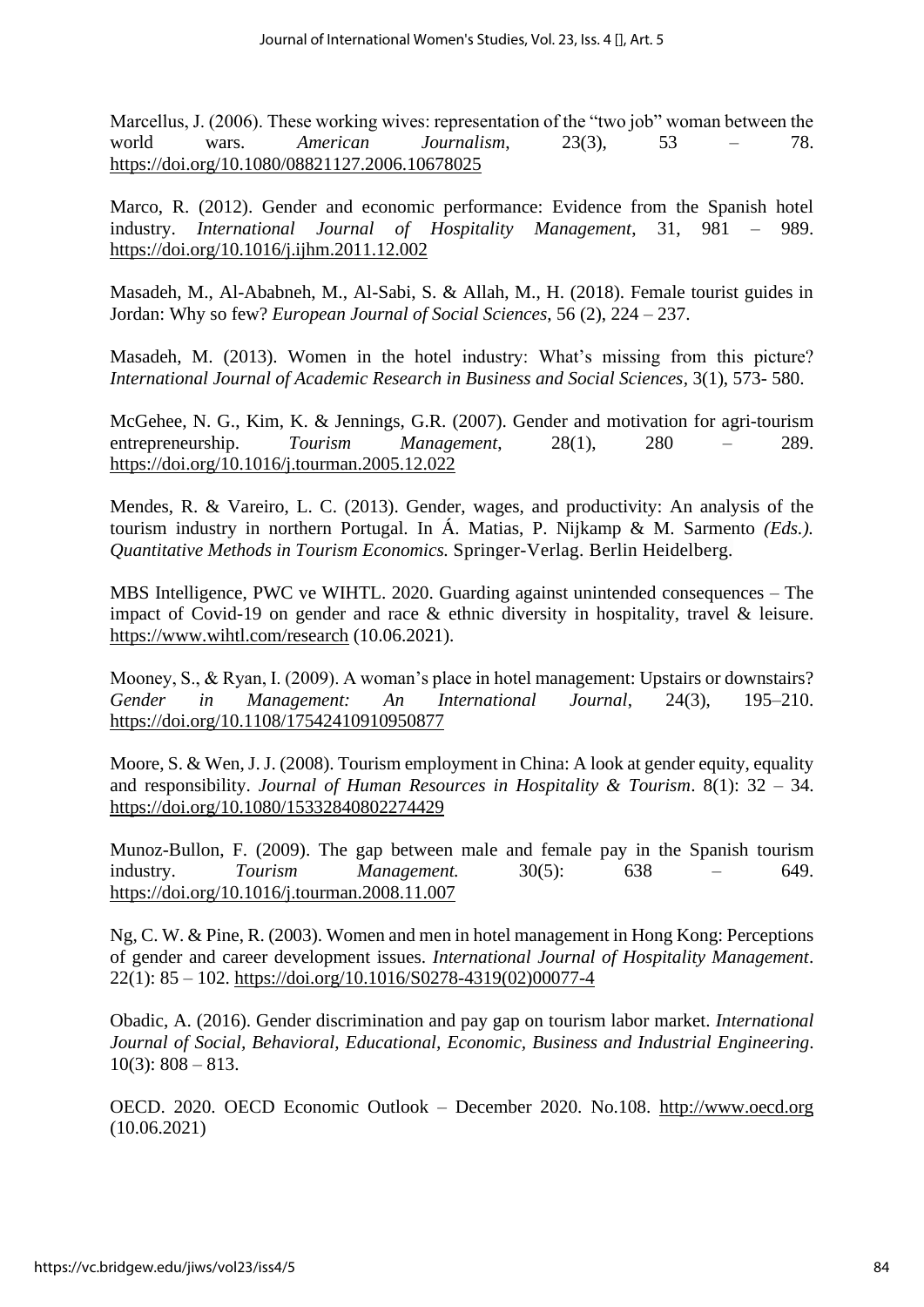Oliver, X. & Sard, M. (2020). Gender wage gap in hospitality. *Journal of Hospitality & Tourism Research*. 45(2): 345 – 372. [https://doi.org/10.1177/1096348020909423](https://doi.org/10.1177%2F1096348020909423)

Papadopoulou, G. (2021). Promoting gender equality and women empowerment in the tourism sector. *In* F. Brandão, Z. Breda, R. Costa & C. Costa. *Handbook of Research on the Role of Tourism in Achieving Sustainable Development Goals*. IGI Global. UK.

Pena-Sanchez, A. R., Ruiz-Chico, J., Jimenez-Garcia, M. & Lopez-Sanchez, J. A. (2020). Tourism and the SDGs: An analysis of economic growth, decent employment, and gender equality in the European Union (2009–2018). *Sustainability*. 12(5480): 1-24. <https://doi.org/10.3390/su12135480>

Pinar, M., McCuddy, M. K., Birkan, I. & Kozak, M. (2011). Gender diversity in the hospitality industry: An empirical study in Turkey. *International Journal of Hospitality Management.* 30(1): 73 – 81.<https://doi.org/10.1016/j.ijhm.2010.06.007>

Purcell, K. (1996a). Women's employment in UK tourism: Gender roles and labour markets. In M. T. Sinclair (Ed.). *Gender, Work and Tourism*. (1<sup>st</sup> ed., p.24). Routledge. UK.

Purcell, K. (1996b). The relationship between career and job opportunities: women's employment in the hospitality industry as a microcosm of women's employment. *Women in Management Review*. 11(5): 17 – 24.<https://doi.org/10.1108/09649429610122618>

Purcell, K. (1993). Equal opportunities in the hospitality industry: Custom and credentials. *International Journal of Hospitality Management*. 12(2): 127 – 140. [https://doi.org/10.1016/0278-4319\(93\)90005-T](https://doi.org/10.1016/0278-4319(93)90005-T)

Remington, J. & Kitterlin-Lynch, M. (2018) Still pounding on the glass ceiling: A study of female leaders in hospitality, travel, and tourism management. *Journal of Human Resources in Hospitality & Tourism*, 17:1, 22-37. <https://doi.org/10.1080/15332845.2017.1328259>

Rinaldi, A. & Salerno, I. (2020). The tourism gender gap and its potential impact on the development of the emerging countries. *Quality & Quantity*. 54: 1465 – 1477. <https://doi.org/10.1007/s11135-019-00881-x>

Russen, M., Dawson, M. & Madera, J. M. (2021). Gender diversity in hospitality and tourism top management teams: A systematic review of the last 10 years. *International Journal of Hospitality Management*. 95: 102942. <https://doi.org/10.1016/j.ijhm.2021.102942>

Santero-Sanchez, R., Segovia-Perez, M., Castro-Nunez, B., Figueroa-Domecq, C. & Talon-Ballestero, P. (2015). Gender differences in the hospitality industry: A job quality index. *Tourism Management*. 51: 234 – 246.<https://doi.org/10.1016/j.tourman.2015.05.025>

Santos, L.D. ve Varejao, J. (2007). Employment, pay and discrimination in the tourism industry". *Tourism Economics,* 13(2), 225 – 240. [https://doi.org/10.5367/000000007780823186](https://doi.org/10.5367%2F000000007780823186)

Sefil T. S. ve Kent, O. (2018). Earnings inequality in Turkey: A regional perspective. *Marmara Journal of Economics*, 2(1), 117 – 136.<https://doi.org/10.24954/mjecon.2018.19>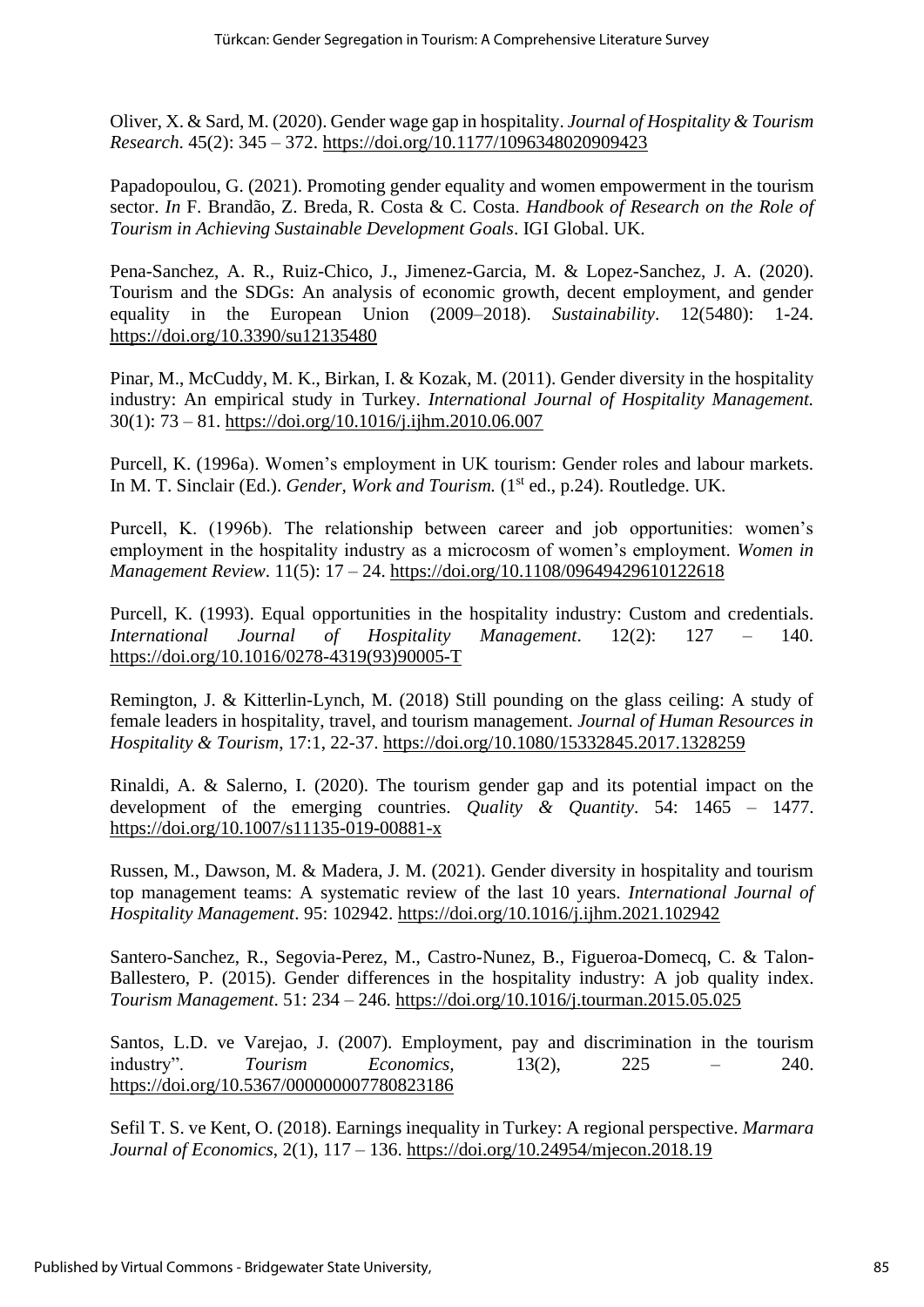Segovia-Perez, M., Figueroa-Domecq, C., Fuentes-Moraleda, L. & Munoz-Mazon, A. (2019). Incorporating a gender approach in the hospitality industry: Female executives' perceptions. *International Journal of Hospitality Management*. 76: 184 – 193. <https://doi.org/10.1016/j.ijhm.2018.05.008>

[Segovia-Pérez, M.,](https://www.cabdirect.org/cabdirect/search/?q=au%3a%22Segovia-P%c3%a9rez%2c+M.%22) [Santero, R.,](https://www.cabdirect.org/cabdirect/search/?q=au%3a%22Santero%2c+R.%22) [Figueroa-Domecq, C.](https://www.cabdirect.org/cabdirect/search/?q=au%3a%22Figueroa-Domecq%2c+C.%22) & [Castro, B.](https://www.cabdirect.org/cabdirect/search/?q=au%3a%22Castro%2c+B.%22) (2019). The gender wage gap in Spanish rural tourism: A comparison with urban tourism. *Ager [Revista de Estudios sobre](https://www.cabdirect.org/cabdirect/search/?q=do%3a%22Ager.+Revista+de+Estudios+sobre+Despoblaci%c3%b3n+y+Desarrollo+Rurales%22)  [Despoblación y Desarrollo Rurales](https://www.cabdirect.org/cabdirect/search/?q=do%3a%22Ager.+Revista+de+Estudios+sobre+Despoblaci%c3%b3n+y+Desarrollo+Rurales%22)*. 26: 7-34. https://doi.org[/10.4422/ager.2018.18](http://dx.doi.org/10.4422/ager.2018.18)

Sharma, L. K. (2017). Employment status of women in tourism at Pokhara, Nepal. *Journal of Development and Administrative Studies*. 25(1-2): 36 – 46. [https://doi.org/10.3126/jodas.v25i1-](https://doi.org/10.3126/jodas.v25i1-2.23438) [2.23438](https://doi.org/10.3126/jodas.v25i1-2.23438)

Sinclair, M. T. (1996). Issues and theories of gender and work in tourism. *In* M.T. Sinclair (Ed.). *Gender, Work and Tourism.* (1<sup>st</sup> ed., p.14). Routledge. UK.

Skalpe, O. (2007). The CEO gender pay gap in the tourism industry – evidence from Norway, *Tourism Management,* 28(3), 845 – 853.<https://doi.org/10.1016/j.tourman.2006.06.005>

Smith, W.E., Cohen, S., Kimbu, A. N. & de Jong, A. (2021). Reshaping gender in airline employment. *Annals of Tourism Research*. 89: 103221. <https://doi.org/10.1016/j.annals.2021.103221>

Sparrowe, R.T. & Iverson, K.M. (1999). Cracks in the glass ceiling? An empirical study of gender differences in income in the hospitality industry, *Journal of Hospitality and Tourism Research*, 23(1): 4–17. [https://doi.org/10.1177/109634809902300102](https://doi.org/10.1177%2F109634809902300102)

Thrane, C. (2008). Earnings differentiation in the tourism industry: Gender, human capital and socio-demographic effects. *Tourism Management*. 29(3): 514 – 524. <https://doi.org/10.1016/j.tourman.2007.05.017>

Tian, J. & Guo, W. (2021). A study of the income difference between tourism formal and informal employment in China. *Journal of Hospitality and Tourism Management*. 46: 414 – 422.<https://doi.org/10.1016/j.jhtm.2020.09.007>

Tugores, M. (2008). Reconciling work and family from a gender perspective: An application to the Balearic hotel industry. *Tourism Economics*. 14(1): 223 – 239. [https://doi.org/10.5367/000000008783554875](https://doi.org/10.5367%2F000000008783554875)

UN. (2021). Sustainable Development Goals Report 2021. <https://unstats.un.org/sdgs/report/2021/The-Sustainable-Development-Goals-Report-2021.pdf> (01.09.2021).

UN WOMEN. 2020a. Will the Pandemic Derail Hard-Won Progress on Gender Equality? – Spotlight on Gender, Covid-19 and the SDGS. Editör: Way, C. [https://www.unwomen.org/en/digital-library/publications/2020/07/spotlight-on-gender-covid-](https://www.unwomen.org/en/digital-library/publications/2020/07/spotlight-on-gender-covid-19-and-the-sdgs)[19-and-the-sdgs](https://www.unwomen.org/en/digital-library/publications/2020/07/spotlight-on-gender-covid-19-and-the-sdgs) (02.06.2021).